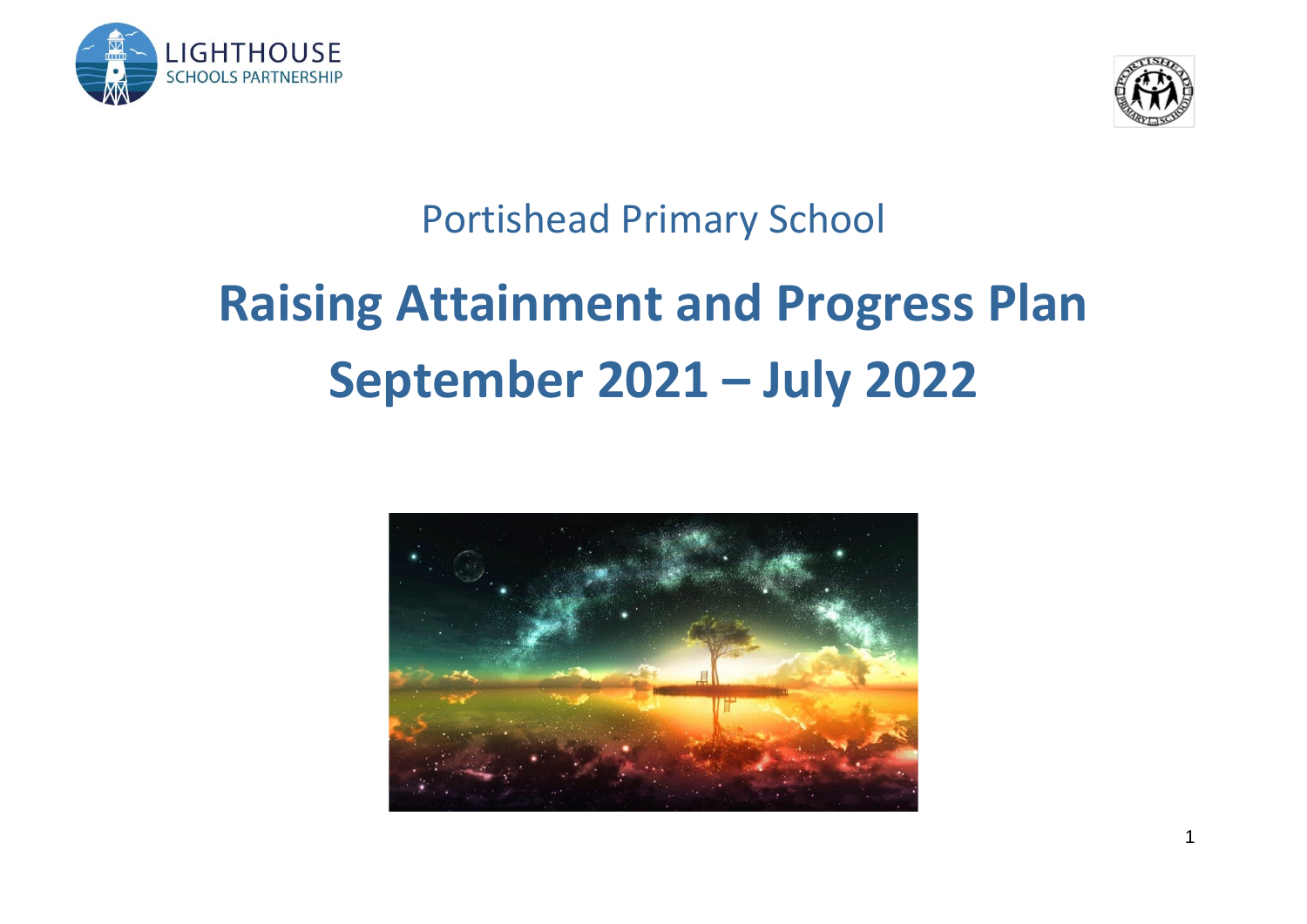



**The plan is to be read in conjunction with the School Vision, the School's Strategic Plan and, most importantly, the School's Self Evaluation Summary Document. It outlines the planned activities to address the next stage in improvement journey for our school**

| <b>Contents Page</b>             |                |  |  |  |
|----------------------------------|----------------|--|--|--|
| <b>Overview Information</b>      | 3              |  |  |  |
| <b>Quality of Education</b>      | $\overline{4}$ |  |  |  |
| <b>Behaviour and Standards</b>   | 14             |  |  |  |
| <b>Personal Development</b>      | 16             |  |  |  |
| <b>Leadership and Management</b> | 19             |  |  |  |
| <b>Early Years</b>               | 24             |  |  |  |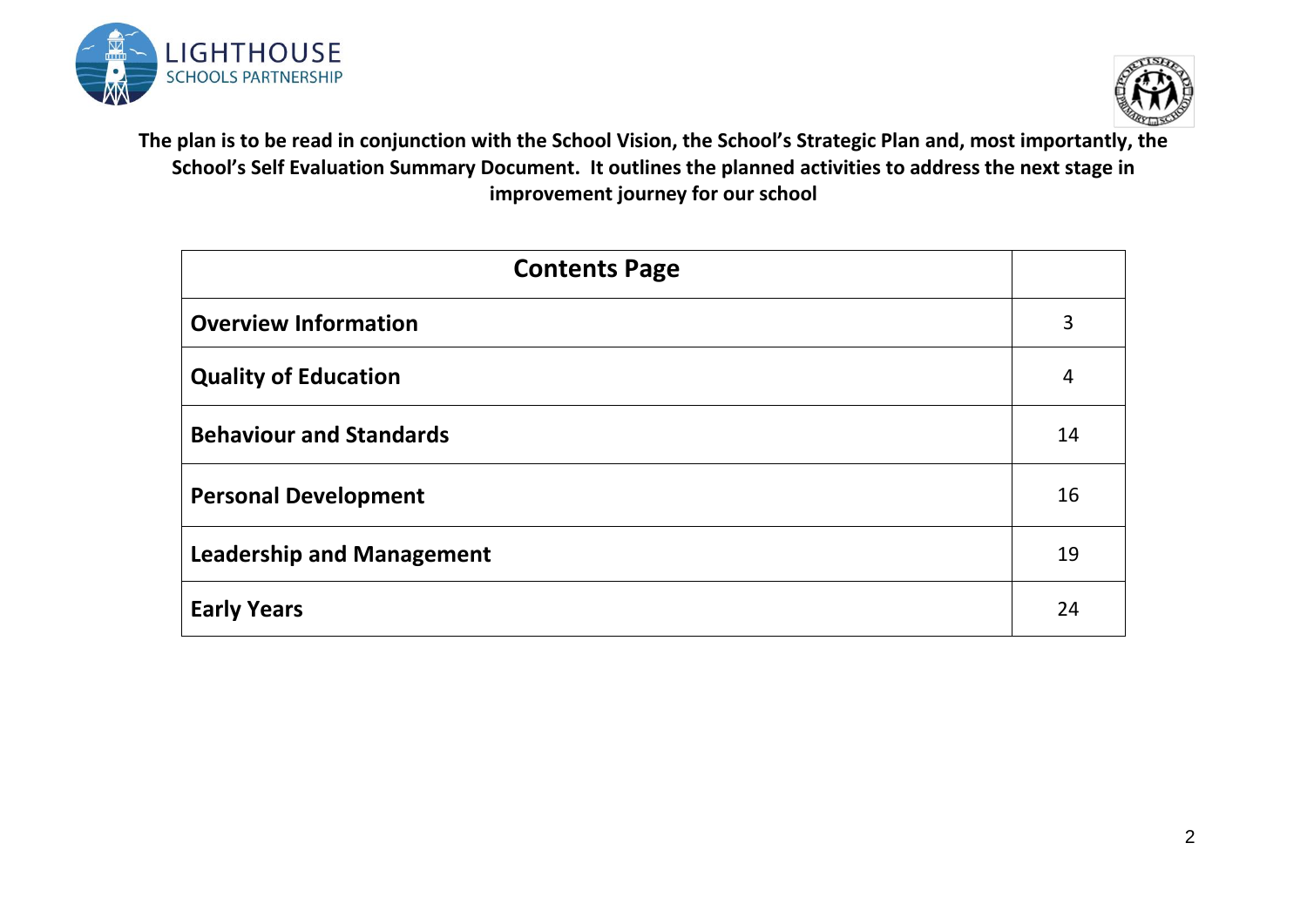



#### **Previous Ofsted with Date:** June 25th 2019 **What does the school need to do to improve further?**

- Continue to drive forward improvements in the early years provision
- Further develop a curriculum that develops pupils' skills so that they make the best possible progress across all subjects

• Develop the capacity for subject leaders across the curriculum to monitor and evaluate what is, or is not, working well and why, in the subjects they lead.

#### **IDSR 2019: What were the school priorities pre COVID and how have they been addressed/still need addressing in this RAPP?**

For middle prior attainers, key stage 2 progress in reading (-3.1) was significantly below national and in the lowest 20% of all schools in 2019.

#### **School Note of Visits (Actions to embed)**

- **Curriculum** assessment of foundation subjects using progression charts.
- **Writing**  improve pupils writing as they move from Reception into Year 1 to ensure the Year 1 Trust KPIs for writing are met in July 2022
- **Marking & Feedback** different approaches are being trialed (e.g., distance marking, verbal feedback, teacher assessment records, link to assessment essentials). Agreed approaches and policy documentation. 2.
- **Progress in Reading** quality first teaching, targeted support and whole school strategies and intervention is in place for identified pupils in each year group. Risk: PP and SEND pupils in Y1, Y2 and Y3.
- **Finance** school to work with the LSP Central Team (Finance) to take this risk forward as it will impact on the three-year budget plan.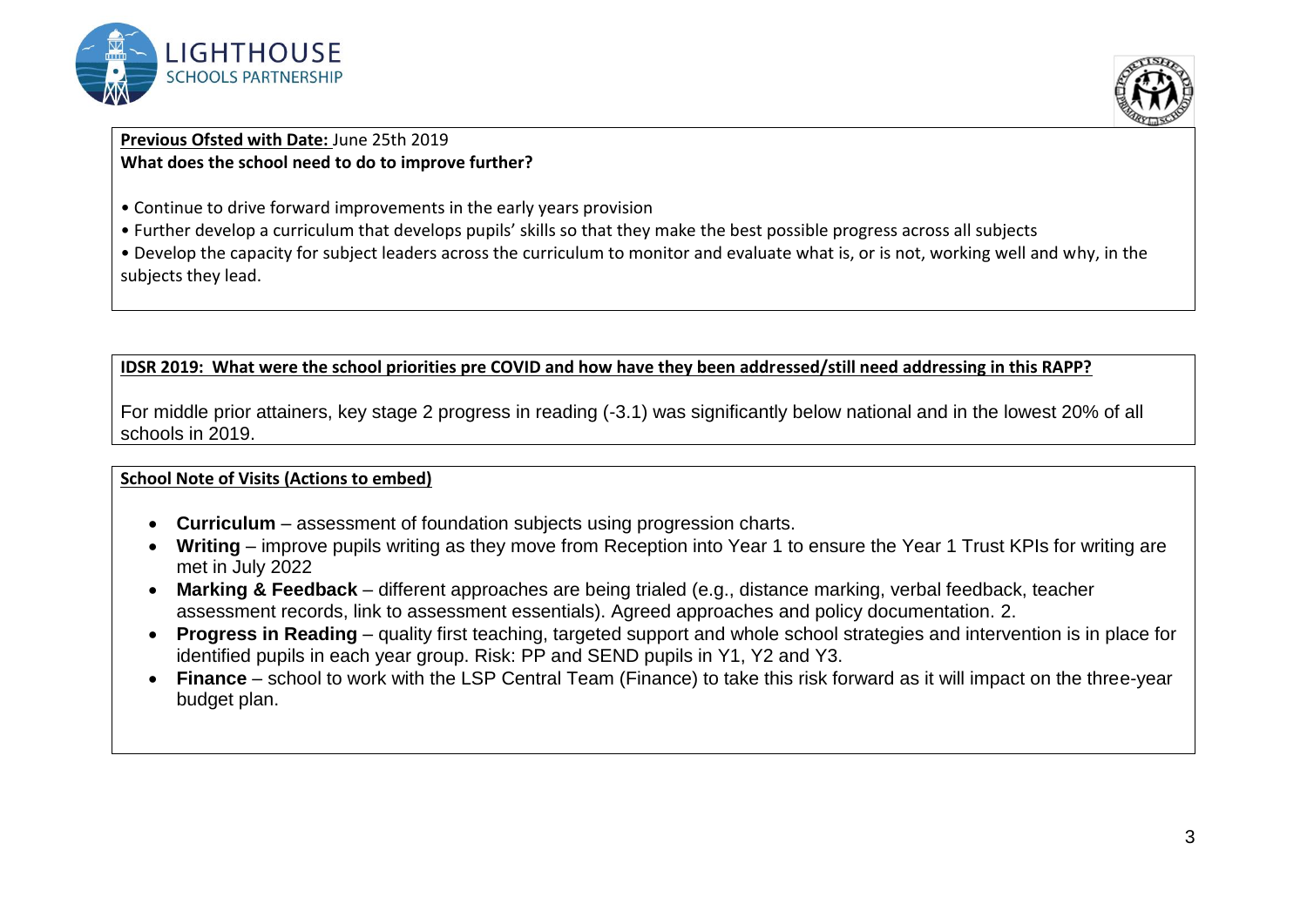



### **Area for Improvement: 1. Quality of Education**

| <b>Key Area of</b> | <b>Actions</b>                                                                                                                                                                                                                                                                   | <b>Budget</b>                               | Dates and         | <b>Responsibility</b> | <b>Monitoring</b> | <b>Evaluation and intended</b>                                                                                                                                                           |
|--------------------|----------------------------------------------------------------------------------------------------------------------------------------------------------------------------------------------------------------------------------------------------------------------------------|---------------------------------------------|-------------------|-----------------------|-------------------|------------------------------------------------------------------------------------------------------------------------------------------------------------------------------------------|
| <b>Development</b> |                                                                                                                                                                                                                                                                                  |                                             | <b>Milestones</b> |                       |                   | impact                                                                                                                                                                                   |
| 1.1 Curriculum     | Intent/Content<br>Following summer assessments and<br>a)<br>QLA for reading, writing and maths<br>analysis of results has identified gaps<br>to be filled. Gaps analysis of NFER<br>and Phonics assessments shared with<br>new teachers.                                         | Cost of<br>gaps<br>analysis                 | July 21           | LS                    |                   | Teachers have identified<br>critical content for 21/22<br>Transition meetings have<br>agreed gaps to be filled for<br>individuals and groups of<br>pupils (cohorts).                     |
|                    | b) Teachers have reviewed wider<br>curriculum for gaps - Pupil<br>progress/transition meetings July 21                                                                                                                                                                           | n/a                                         | July 21           | <b>LS</b>             |                   | The curriculum remains<br>broad and critical content is<br>taught in all subjects to<br>ensure progression.                                                                              |
|                    | Receiving teachers are fully aware of<br>C)<br>gaps and are adjusting the<br>curriculum to ensure recovery $-$ as<br>above, including maths ready to<br>progress documents shared on T-<br>Drive. (See PP notes sent to new<br>teachers who were included in the<br>pp meetings. | Staff<br>meeting in<br>lieu time<br>July 21 | Sept 21           | <b>SLT</b>            |                   | Pupils are supported to<br>make good progress and<br>there is no loss of<br>learning in transition to<br>new classes.<br>PPMs/Data drops indicate a<br>return to expected<br>attainment. |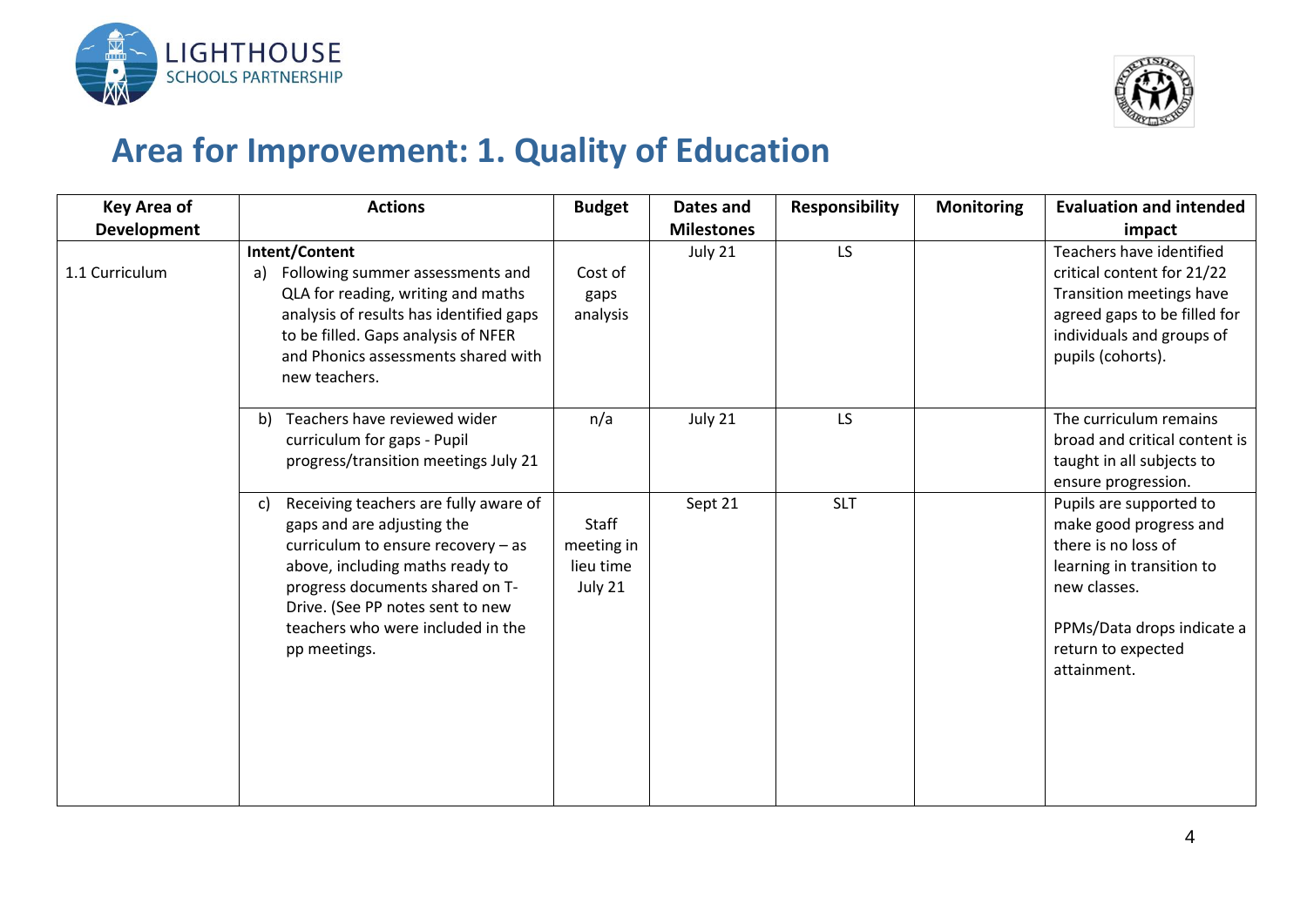



| <b>Key Area of</b> | <b>Actions</b>                                                                                                                                                                                                                                                                                                                                                                                        | <b>Budget</b>                                | Dates and                        | <b>Responsibility</b> | <b>Monitoring</b> | <b>Evaluation and intended</b>                                                                                                                                                                         |
|--------------------|-------------------------------------------------------------------------------------------------------------------------------------------------------------------------------------------------------------------------------------------------------------------------------------------------------------------------------------------------------------------------------------------------------|----------------------------------------------|----------------------------------|-----------------------|-------------------|--------------------------------------------------------------------------------------------------------------------------------------------------------------------------------------------------------|
| <b>Development</b> |                                                                                                                                                                                                                                                                                                                                                                                                       |                                              | <b>Milestones</b>                |                       |                   | impact                                                                                                                                                                                                 |
|                    | Implementation/Leadership<br>Curriculum leaders have developed<br>d)<br>coverage map and progression<br>documents for their subject and<br>have a clear understanding of the<br>ambitious expectations for pupils at<br>the end of each unit, year and key<br>stage in their subject (knowledge,<br>skills and vocabulary). Documents<br>are published on school's website<br>and known by all staff. | Leadership<br>time for<br>Curriculum<br>lead | July 21<br>Staff meeting<br>time | SBS/LS                |                   | The school's curriculum is<br>clearly sequenced with<br>clear end points.<br>This information is available<br>to all.<br>The curriculum matches<br>the LSP quality standards<br>for curriculum design. |
|                    | Curriculum leaders provide training<br>e)<br>for staff to deliver LSP adjusted skills<br>progression documents.                                                                                                                                                                                                                                                                                       | 6 x SM                                       | Dec, Mar, July<br>22             | LS                    |                   | Teacher subject knowledge<br>ensures well sequences<br>lessons that reflect skills<br>progression documents.                                                                                           |
|                    | Teachers have access to curriculum<br>f<br>documentation in their own year and<br>across the school for each subject.<br>They plan and teach lessons in line<br>with curriculum documentation.                                                                                                                                                                                                        | As Above.                                    | Dec, Mar, July<br>22             | <b>LS</b>             |                   | Pupil outcomes match<br>curriculum documents and<br>evidence high standards<br>and progression.                                                                                                        |
|                    | Curriculum leaders monitor<br>g)<br>coverage and progression and the<br>teaching of essential content<br>(knowledge, skills and vocabulary)<br>for progression.                                                                                                                                                                                                                                       | Cover                                        | Termly                           | LS                    |                   | Subject leaders develop self<br>-evaluation skills and<br>provide teachers with<br>appropriate feedback to<br>further improve learning.                                                                |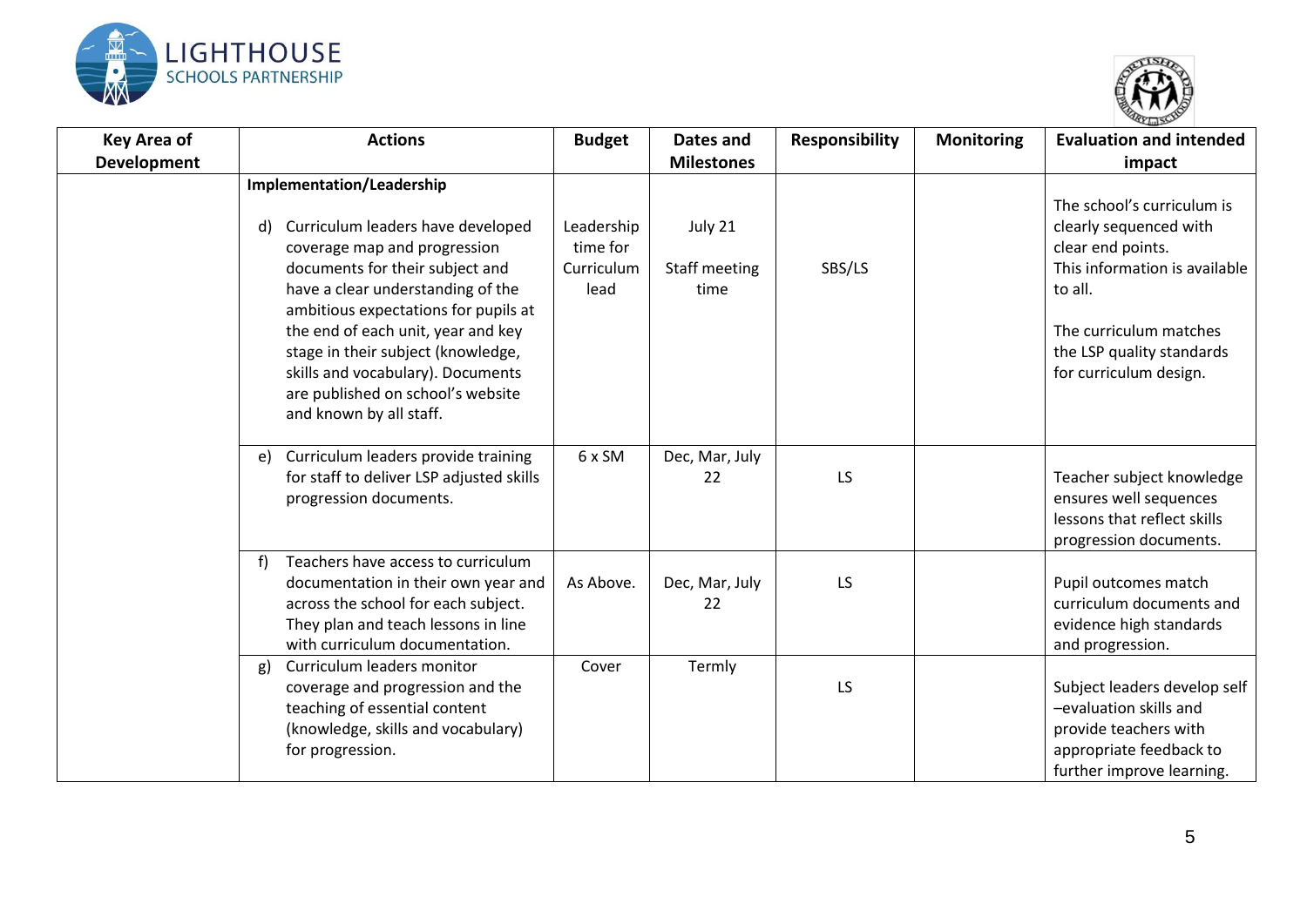



| <b>Key Area of</b> | <b>Actions</b>                                                                                                                                                                                                                                                            | <b>Budget</b>      | Dates and                                    | <b>Responsibility</b> | <b>Monitoring</b> | <b>Evaluation and intended</b>                                                                                                                                                                                                                                |
|--------------------|---------------------------------------------------------------------------------------------------------------------------------------------------------------------------------------------------------------------------------------------------------------------------|--------------------|----------------------------------------------|-----------------------|-------------------|---------------------------------------------------------------------------------------------------------------------------------------------------------------------------------------------------------------------------------------------------------------|
| <b>Development</b> |                                                                                                                                                                                                                                                                           |                    | <b>Milestones</b>                            |                       |                   | impact                                                                                                                                                                                                                                                        |
|                    | <b>Implementation/Pedagogy</b><br>Following shared LSP INSET school<br>h)<br>reviews/identify agreed principles<br>for pedagogy for teaching the<br>curriculum e.g. how to embed<br>retrieval practice and formative<br>assessment and a plan is produced.                | <b>INSET Day</b>   | Inset<br>November<br>Staff meeting<br>Term 2 | <b>LS</b>             |                   | Planning is reviewed and<br>adapted to incorporate<br>school's chosen<br>pedagogical principles.<br>Teachers are coached to<br>ensure that they are<br>maximising the potential<br>learning in each lesson so<br>that pupils know more and<br>remember more.  |
|                    | There is a programme of support and<br>i)<br>challenge/coaching for teachers and<br>support staff to ensure impact for<br>pupils in lessons.                                                                                                                              | Leadership<br>Time | <b>Term 2-6</b>                              | <b>RR</b>             |                   | Focus of pedagogy work is<br>embedded in classes.                                                                                                                                                                                                             |
|                    | High quality Interventions are in<br>j)<br>place which build on quality first<br>teaching. These are led by the most<br>appropriate person (teacher?). Pre<br>and post teaching considered before<br>specific interventions that are not<br>linked to classroom practice. | n/a                | Termly                                       | <b>SLT</b>            |                   | Where possible,<br>intervention is immediate<br>and incorporated into the<br>school day e.g. phonic<br>flashcards whilst children<br>are lining up.<br>Interventions are time<br>limited and regularly<br>reviewed and led by the<br>most appropriate person. |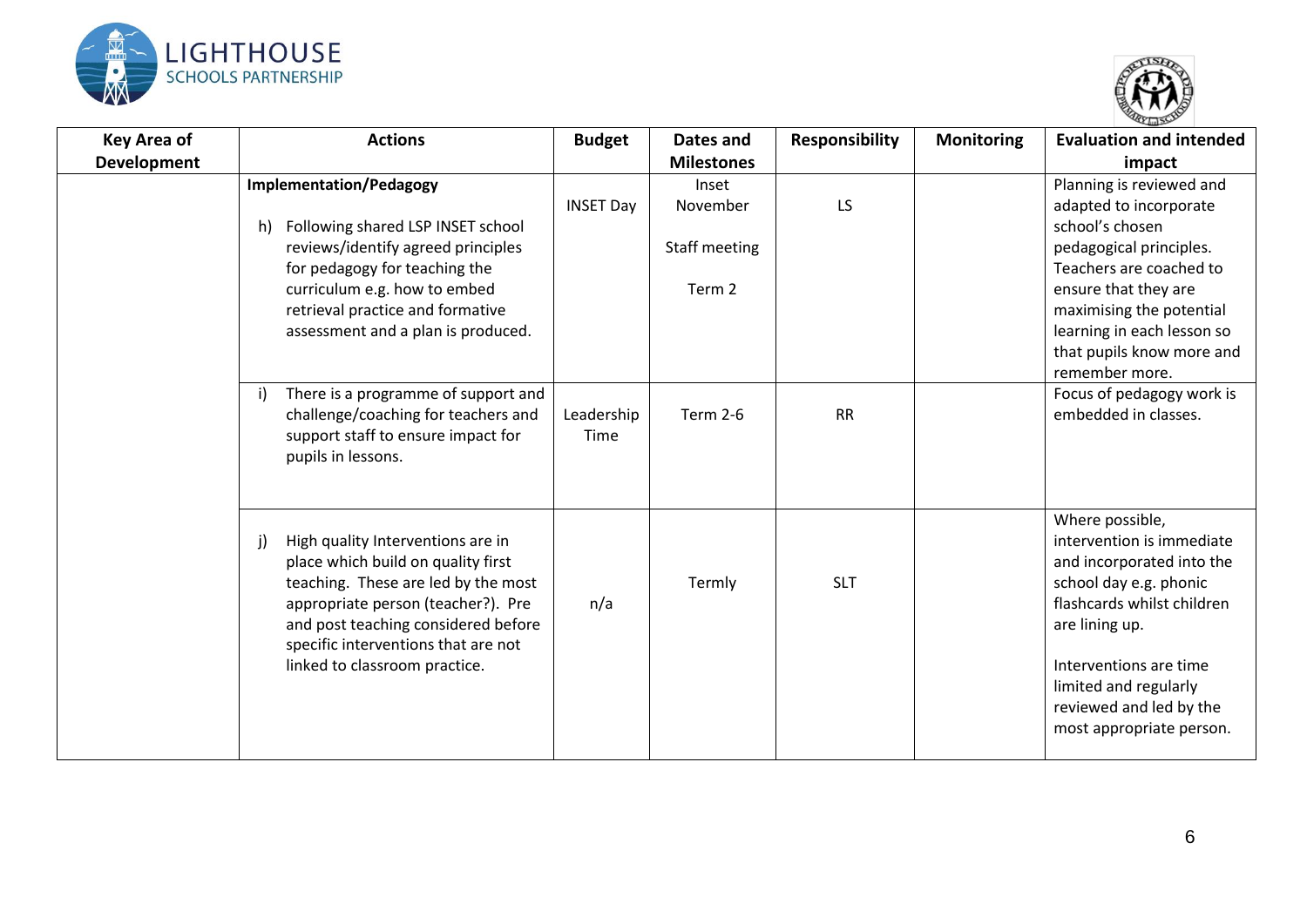



| <b>Key Area of</b><br><b>Development</b>     | <b>Actions</b>                                                                                                                                                                                                                                                                                                                                                                 | <b>Budget</b>                         | Dates and<br><b>Milestones</b> | <b>Responsibility</b> | <b>Monitoring</b> | <b>Evaluation and intended</b><br>impact                                                                                                                                                     |
|----------------------------------------------|--------------------------------------------------------------------------------------------------------------------------------------------------------------------------------------------------------------------------------------------------------------------------------------------------------------------------------------------------------------------------------|---------------------------------------|--------------------------------|-----------------------|-------------------|----------------------------------------------------------------------------------------------------------------------------------------------------------------------------------------------|
|                                              |                                                                                                                                                                                                                                                                                                                                                                                |                                       |                                |                       |                   | Pre and post teaching are<br>preferred models of<br>intervention.                                                                                                                            |
| 1.1 Teaching of early<br>reading and phonics | Whole school phonics training to<br>a)<br>upskill all adults to support the<br>implementation of our early<br>reading approach.<br>All Year 1and Year 2 and Year 3<br>b)<br>pupils retake phonics assessments<br>to identify gaps in knowledge from<br>previous school year.<br>Phonics and reading interventions<br>c)<br>planned and delivered to support<br>rapid progress. | 1 x INSET<br>Follow up<br>as required | Sep 21                         | SR<br>CH/LS           |                   | The school early reading<br>strategy develops early<br>reading skills and pupils<br>that have gaps make rapid<br>progress.                                                                   |
|                                              | Information session deliverer to<br>d)<br>parents to support early reading at<br>home.                                                                                                                                                                                                                                                                                         |                                       | Nov 21                         |                       |                   |                                                                                                                                                                                              |
| 1.2<br>The teaching of<br>Reading in KS2     | Following implementation of the<br>e)<br>Early Reading Audit school<br>undertakes KS2 Reading Audit to<br>review current reading provision<br>and the reading leader draws up<br>action plan.                                                                                                                                                                                  | £2000                                 | Term 1                         | MB                    |                   | Provision for reading in KS2<br>matches the focus in KS1<br>and ensures a clear<br>progression in the teaching<br>of reading with high quality<br>first teaching and outcomes<br>for pupils. |
|                                              | Year 4 focus (Having missed much<br>f)<br>of KS1 practice additional support<br>given to all children who have not<br>secured phonics and early reading<br>$-$ lowest 20%)                                                                                                                                                                                                     | n/a                                   | Term 1                         | MB                    |                   | Recovery curriculum in<br>place for children who need<br>additional support.                                                                                                                 |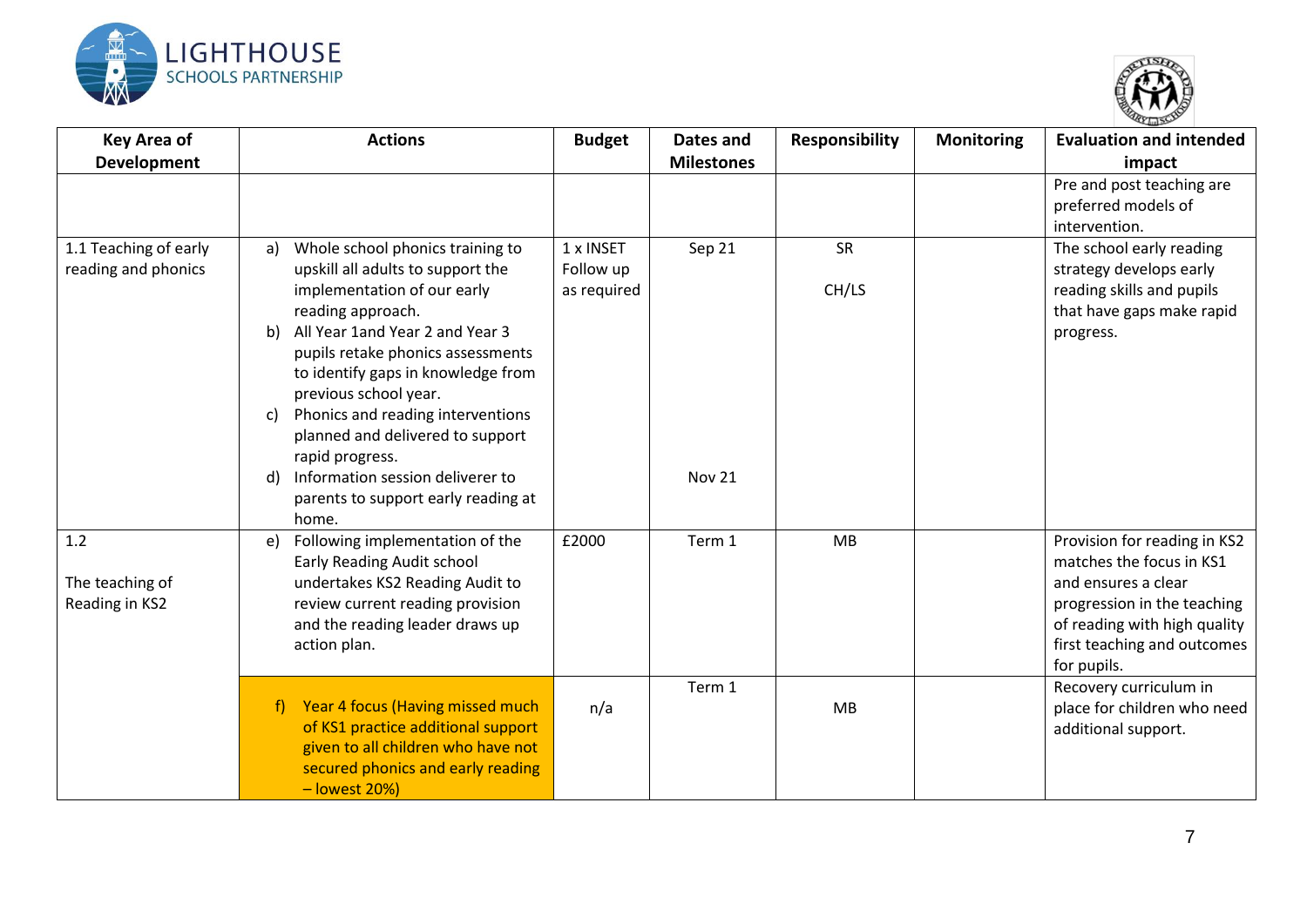



| <b>Key Area of</b><br><b>Development</b> | <b>Actions</b>                                                                                                                                                                                                                                                                                                 | <b>Budget</b>         | Dates and<br><b>Milestones</b> | <b>Responsibility</b>                                  | <b>Monitoring</b> | <b>Evaluation and intended</b><br>impact                                                                                                                                                                                      |
|------------------------------------------|----------------------------------------------------------------------------------------------------------------------------------------------------------------------------------------------------------------------------------------------------------------------------------------------------------------|-----------------------|--------------------------------|--------------------------------------------------------|-------------------|-------------------------------------------------------------------------------------------------------------------------------------------------------------------------------------------------------------------------------|
|                                          | Support staff training so that staff<br>g)<br>can lead guided reading/fluency<br>sessions.                                                                                                                                                                                                                     | n/a                   | Term 1                         | MB                                                     |                   | All support staff are experts<br>in the teaching of Reading.                                                                                                                                                                  |
|                                          | Reading for pleasure re-<br>h)<br>established in school                                                                                                                                                                                                                                                        | n/a                   | Term 1 and 2                   | <b>MB</b>                                              |                   | Reading for pleasure is<br>embedded in every<br>classroom                                                                                                                                                                     |
| 1.3<br>The teaching of Maths             | Maths leaders become familiar<br>a)<br>with the pedagogy within the<br>NCTEM and ready to progress<br>materials and lead staff training so<br>that core concepts are fully<br>understood and particularly<br>around teaching of fluency in<br>additive and multiplicative facts<br>(appendix to the guidance). | 4 x Staff<br>meetings | Terms 1-6                      | Maths<br>Leaders with the<br>support of LSP<br>network |                   | Teachers know the criteria<br>for their year group and are<br>aware of the conceptual<br>pre-requisites for this.<br>Representations and<br>language structures of<br>Ready to Progress are<br>embedded across the<br>school. |
|                                          | School involvement in the Boolean<br>b)<br>Hub work for YR-Y2<br>https://www.ncetm.org.uk/maths-<br>hubs-projects/mastering-number/                                                                                                                                                                            | supply                | Term 6                         | Maths leads and<br><b>HTS</b>                          |                   | Content that is additional<br>to the National Curriculum<br>has been added to the<br>appropriate year group.<br>Decisions have been made<br>about where to adjust<br>curriculum coverage to<br>ensure progression.            |
| 1.4<br>Disadvantaged                     | Following staff training (Sharing of<br>a)<br>film from Marc Rowlands session<br>on 22 <sup>nd</sup> June) school identifies the                                                                                                                                                                               | 6 x staff<br>meetings | <b>Staff meeting</b><br>Term 1 | CH and LS                                              |                   | All staff know and<br>understand the<br>implications of                                                                                                                                                                       |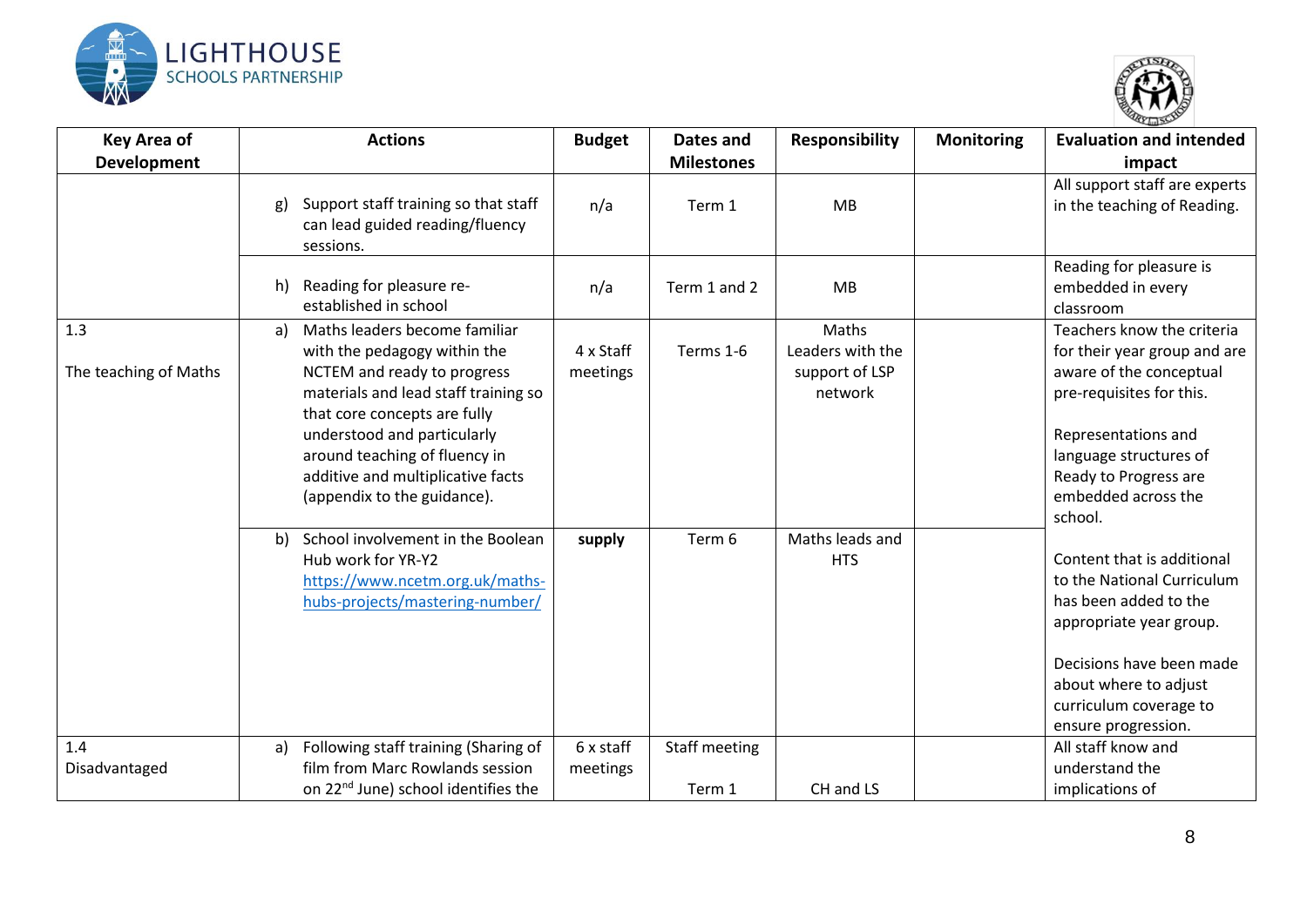



| <b>Key Area of</b> | <b>Actions</b>                                                                                                                                                                                                                                                                                                                                                                                                                                                                                                                                                                                                                                                                                                                                                                                                                                                                                                                                                                  | <b>Budget</b> | Dates and         | <b>Responsibility</b> | <b>Monitoring</b> | <b>Evaluation and intended</b>                                                                                                                                                                                                                                                                                                                                                                                                                                                                                                                                                                                                        |
|--------------------|---------------------------------------------------------------------------------------------------------------------------------------------------------------------------------------------------------------------------------------------------------------------------------------------------------------------------------------------------------------------------------------------------------------------------------------------------------------------------------------------------------------------------------------------------------------------------------------------------------------------------------------------------------------------------------------------------------------------------------------------------------------------------------------------------------------------------------------------------------------------------------------------------------------------------------------------------------------------------------|---------------|-------------------|-----------------------|-------------------|---------------------------------------------------------------------------------------------------------------------------------------------------------------------------------------------------------------------------------------------------------------------------------------------------------------------------------------------------------------------------------------------------------------------------------------------------------------------------------------------------------------------------------------------------------------------------------------------------------------------------------------|
| <b>Development</b> |                                                                                                                                                                                                                                                                                                                                                                                                                                                                                                                                                                                                                                                                                                                                                                                                                                                                                                                                                                                 |               | <b>Milestones</b> |                       |                   | impact                                                                                                                                                                                                                                                                                                                                                                                                                                                                                                                                                                                                                                |
|                    | main changes in their classrooms<br>and across their school that they<br>need to make in practice to ensure<br>the very best provision for<br>disadvantaged pupils.<br>Attendance of disadvantaged<br>children is robustly monitored and<br>supported.<br>Lunchtime clubs (Forest schools,<br>ICT, Social Thinking) to support<br>vulnerable children with self-<br>esteem and social and emotional<br>skills outside of lesson time to<br>maximise access to the<br>curriculum.<br>Leadership opportunities targeted<br>at disadvantaged to ensure they<br>are represented (librarians, anti-<br>bullying ambassadors, digital<br>leaders, sports leaders to develop<br>confidence and leadership skills.<br>Parent workshops to enable them<br>to better support learning at<br>home: phonics, Maths, spelling<br>and grammar, reading -.<br>Disadvantage parent coffee<br>mornings to develop improved<br>partnership and support for home<br>learning: social and emotional |               |                   |                       |                   | disadvantage for pupils in<br>their class and make<br>deliberate decisions to<br>improve provision.<br>Strong school identification<br>of disadvantaged pupils<br>and their individual needs.<br>Disadvantaged children<br>have high levels of<br>attendance maximising the<br>opportunity to learn.<br>School contribution to MAT<br>outcomes for<br>disadvantaged pupils is<br>understood.<br>Disadvantage pupils<br>contribute to the life of the<br>school and develop<br>confidence and leadership<br>skills that can support their<br>learning and social<br>development.<br>Parents are well informed<br>of the needs of their |
|                    | skills, improve communication and                                                                                                                                                                                                                                                                                                                                                                                                                                                                                                                                                                                                                                                                                                                                                                                                                                                                                                                                               |               |                   |                       |                   | children and have the skills                                                                                                                                                                                                                                                                                                                                                                                                                                                                                                                                                                                                          |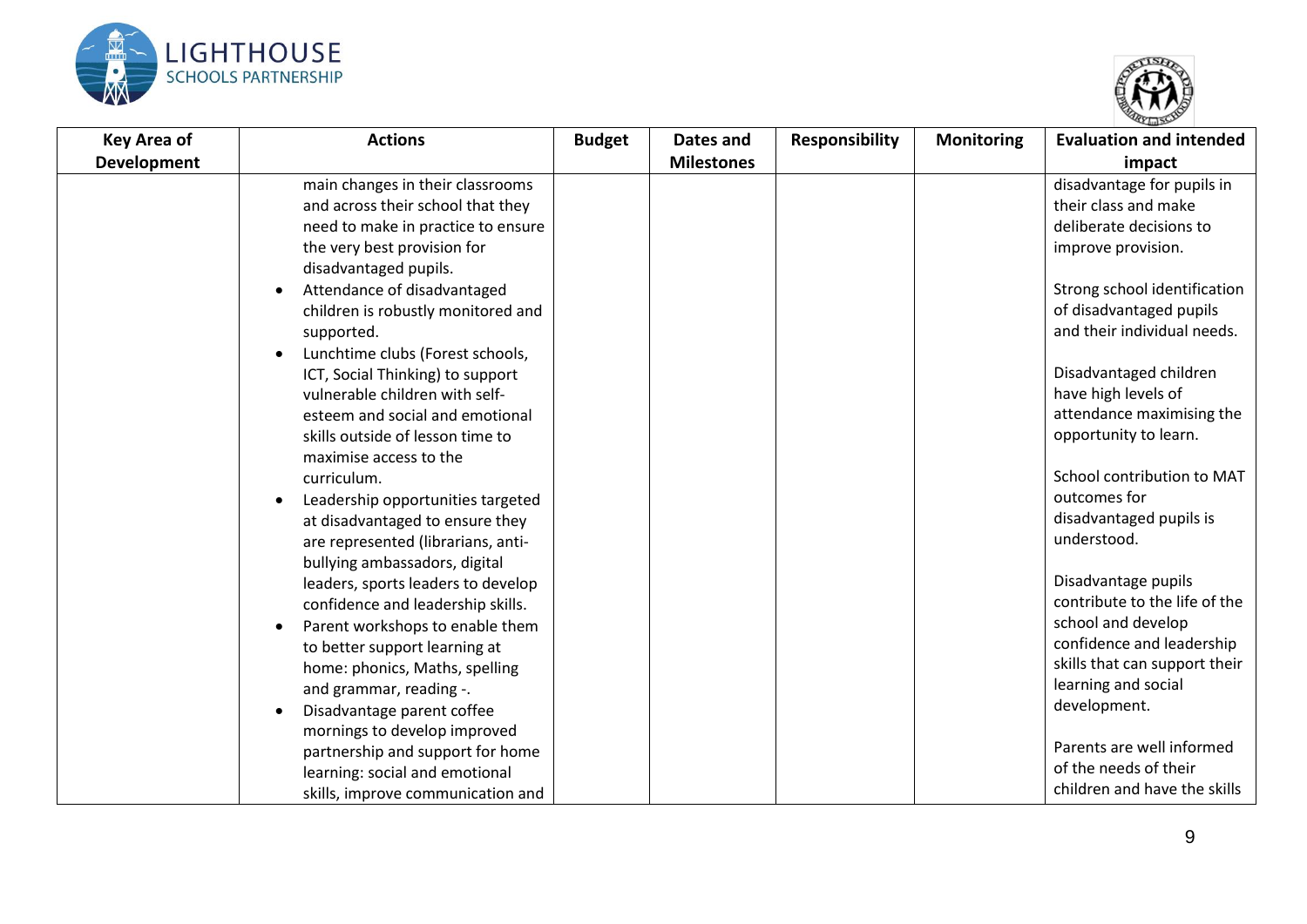



| <b>Key Area of</b> |    | <b>Actions</b>                                                                                                                                                                                                                                                                      | <b>Budget</b>                     | Dates and             | <b>Responsibility</b> | <b>Monitoring</b> | <b>Evaluation and intended</b>                                                                                                                                                                                                                                                    |
|--------------------|----|-------------------------------------------------------------------------------------------------------------------------------------------------------------------------------------------------------------------------------------------------------------------------------------|-----------------------------------|-----------------------|-----------------------|-------------------|-----------------------------------------------------------------------------------------------------------------------------------------------------------------------------------------------------------------------------------------------------------------------------------|
| <b>Development</b> |    |                                                                                                                                                                                                                                                                                     |                                   | <b>Milestones</b>     |                       |                   | impact                                                                                                                                                                                                                                                                            |
|                    |    | provide informal support as<br>required. These will be attended<br>by supporting professionals e.g.<br>advisory teachers, family support<br>worker.<br>Governor training to facilitate<br>strategic understanding and<br>challenge.                                                 |                                   |                       |                       |                   | to support home learning in<br>line with school learning<br>approaches.<br>School leaders have<br>excellent relationships with<br>disadvantaged parents, and<br>high levels of trust which<br>allows for better<br>information sharing and<br>early intervention where<br>needed. |
| 1.5<br><b>SEND</b> | a) | Note the Trust SEND Vision and<br>Strategy 2021-2024 and insert<br>actions that are a priority for the<br>school into your Strategic Plan as<br>you review it:                                                                                                                      | Allocate<br>budget                | Term 6<br>&<br>Term 1 | SENDCo/HT             |                   | There is close alignment<br>between the school's<br>strategic plan for SEND<br>pupils and the Trust SEND<br>Vision and Strategy.                                                                                                                                                  |
|                    | b) | Ensuring high level of classroom<br>differentiation so that all learners<br>are able to access high quality first<br>teaching independently where<br>possible, including home learning<br><b>Staff meetings</b><br>Planning workshops<br>Increased Inclusion leader<br>release time | N/A                               | <b>Term 1-6</b>       | <b>SLT</b>            |                   | Class teachers are<br>confident at planning for all<br>children in their classes.<br>All SEND children are<br>making good progress<br>Book/learning walks/pupil<br>voice show high level of<br>inclusion                                                                          |
|                    | C) | Improve the deployment and use<br>of additional adults to support                                                                                                                                                                                                                   | Staff<br>meeting/<br><b>INSET</b> | T <sub>2</sub>        | SENDCo/SLT            |                   | Deployment of staff<br>maximises intervention                                                                                                                                                                                                                                     |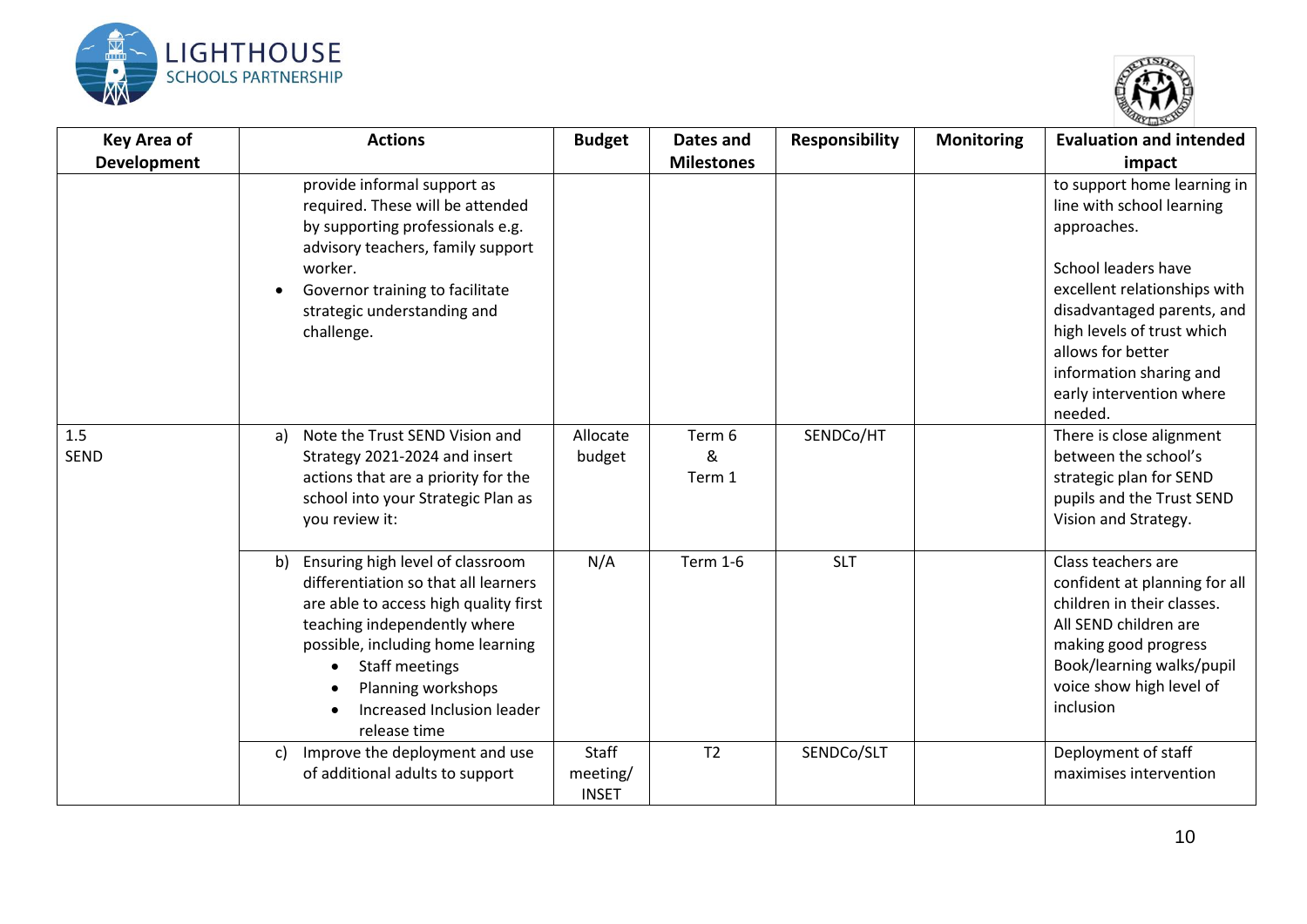



| <b>Key Area of</b><br><b>Development</b> | <b>Actions</b>                                                                                                                                                                                                                                                                     | <b>Budget</b>                   | Dates and<br><b>Milestones</b> | <b>Responsibility</b> | <b>Monitoring</b> | <b>Evaluation and intended</b><br>impact                                                                                                                                                                                                     |
|------------------------------------------|------------------------------------------------------------------------------------------------------------------------------------------------------------------------------------------------------------------------------------------------------------------------------------|---------------------------------|--------------------------------|-----------------------|-------------------|----------------------------------------------------------------------------------------------------------------------------------------------------------------------------------------------------------------------------------------------|
|                                          | vulnerable learners and maximise<br>their learning                                                                                                                                                                                                                                 |                                 |                                |                       |                   | group opportunities to<br>accelerate pupil progress.                                                                                                                                                                                         |
|                                          | Continue and develop Dyslexia<br>d)<br>friendly practice within all<br>classrooms. Use advisory teacher<br>to support SLT with this                                                                                                                                                | Staff<br>meeting                | $T1-6$                         | SENDCo                |                   | School delivers all aspects<br>of the dyslexia friendly<br>mark.                                                                                                                                                                             |
|                                          | Ensure that all pupils voices are<br>e)<br>heard and represented through<br>learning walks, input to pupil<br>passports and targets,<br>representation in leadership roles                                                                                                         |                                 | $T1-6$                         | SENDCo                |                   | Pupils feel supported and<br>listened to.                                                                                                                                                                                                    |
|                                          | Continue to develop our<br>f<br>transitions at all levels within the<br>school.<br>End of year parent meetings with<br>current and new teacher<br>Transition booklets and enhanced<br>$\bullet$<br>visits to new school/class/phase<br>Enhanced teacher handover<br>$\bullet$      | Supply<br>costs for<br>meetings | T2,4,6                         | <b>SLT</b>            |                   | New teachers will know the<br>gaps in their children's<br>understanding and will be<br>able to plan appropriately<br>for them from the first day<br>of the new school year.<br>Staff all know the SEND<br>needs of the children in<br>school |
|                                          | Increase the level of<br>g)<br>communication between parents<br>and school<br>• Pupil passports and targets emailed to<br>parents 3 x year<br>• Online teacher/parent meetings to<br>discuss SEND needs<br>Parent coffee mornings to network,<br>share resources and ask questions | Supply<br>costs for<br>meetings | $T1-6$                         | CH                    | -Parent survey    | Parents of SEND children<br>feel supported, kept in the<br>loop and can support their<br>children at home.                                                                                                                                   |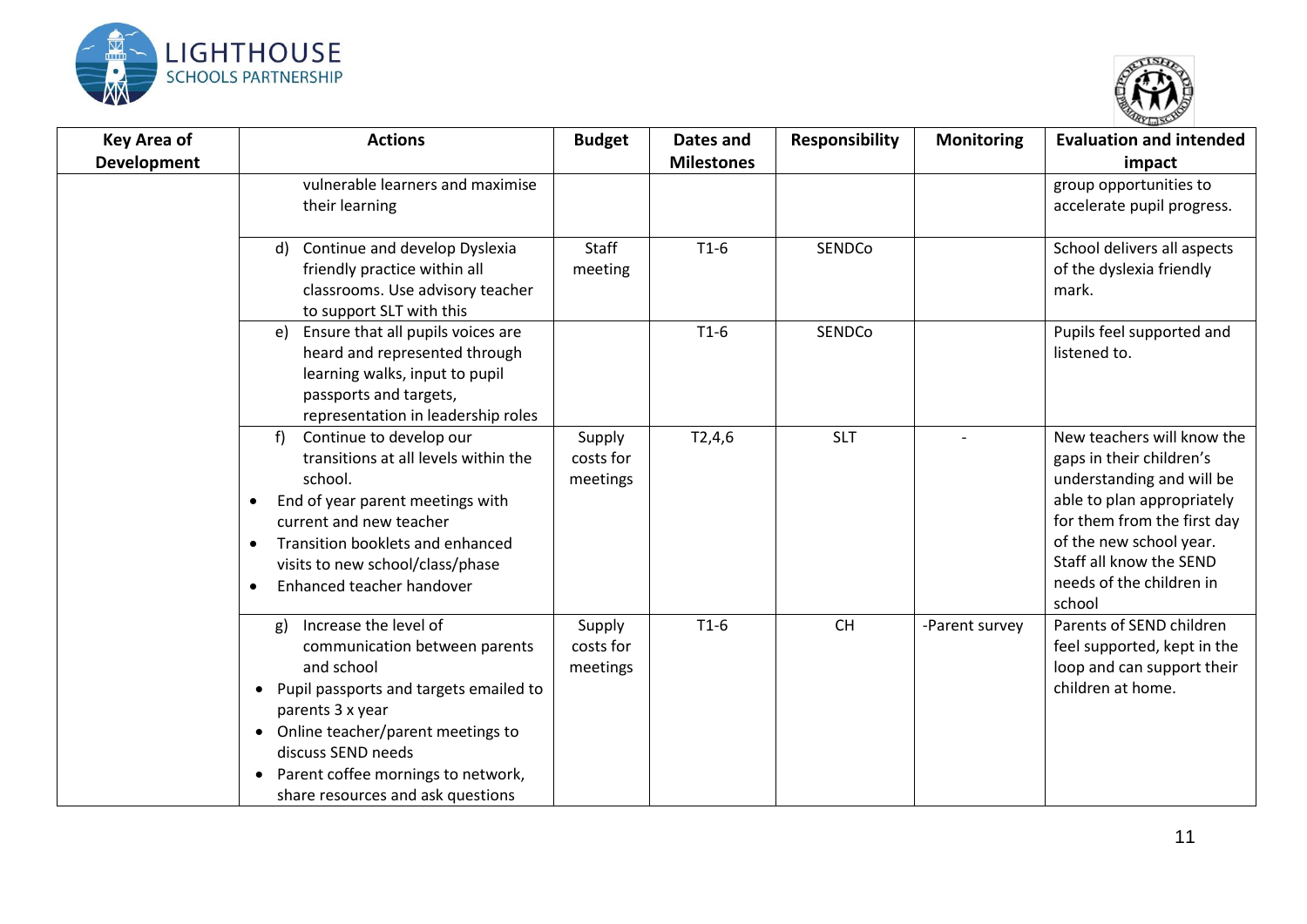



| <b>Key Area of</b><br><b>Development</b> | <b>Actions</b>                                                                                                                                                                                                           | <b>Budget</b>           | Dates and<br><b>Milestones</b> | <b>Responsibility</b> | <b>Monitoring</b> | <b>Evaluation and intended</b><br>impact                                                                                                              |
|------------------------------------------|--------------------------------------------------------------------------------------------------------------------------------------------------------------------------------------------------------------------------|-------------------------|--------------------------------|-----------------------|-------------------|-------------------------------------------------------------------------------------------------------------------------------------------------------|
|                                          | Parent workshops to enable all<br>$\bullet$<br>parents to support their children with<br>home learning.                                                                                                                  |                         |                                |                       |                   |                                                                                                                                                       |
|                                          | h) Use the common set of agreed<br>Diagnostic Tools to assess the<br>learning needs of pupils in Y1-Y6.<br>Use Trust loan scheme in each<br>Hub.                                                                         | <b>Budget</b><br>agreed | Term 6                         | SENDCo                | Headteacher       | Agreed Diagnostic Tools are<br>used to assess needs<br>against the four board<br>areas of concern in the SEN<br>Code of Practice.                     |
|                                          | Use the common set of agreed<br>i)<br>Intervention Programmes in Y1-<br>Y6.                                                                                                                                              | <b>Budget</b><br>agreed | Term 6                         | SENDCo                | Headteacher       | Agreed Intervention<br>Programmes are used to<br>address need against the<br>four board areas of concern<br>in the SEN Code of Practice.              |
|                                          | SENCO released full time for 2021-<br>$\mathbf{j}$<br>2022 to increase leadership time.                                                                                                                                  | <b>Budget</b><br>agreed | Term 6                         | SENDCo                | Headteacher       | When additional SENDCo<br>time in line with national<br>guidance has been<br>approved. A timeline for<br>implementing this change<br>has been agreed. |
|                                          | Act on the national<br>$\mathsf{k}$<br>recommendations:<br>One year on - National SENCO<br>workload report - January 2020<br>(bathspa.ac.uk)<br>Inclusion leader released fulltime<br>to allow teaching of groups, pupil | <b>Budget</b><br>agreed | <b>Term 1-6</b>                | <b>LGB</b>            | Headteacher       | The school has noted and<br>take action to act on the<br>national SEND<br>recommendations about<br>SENDCo workload.                                   |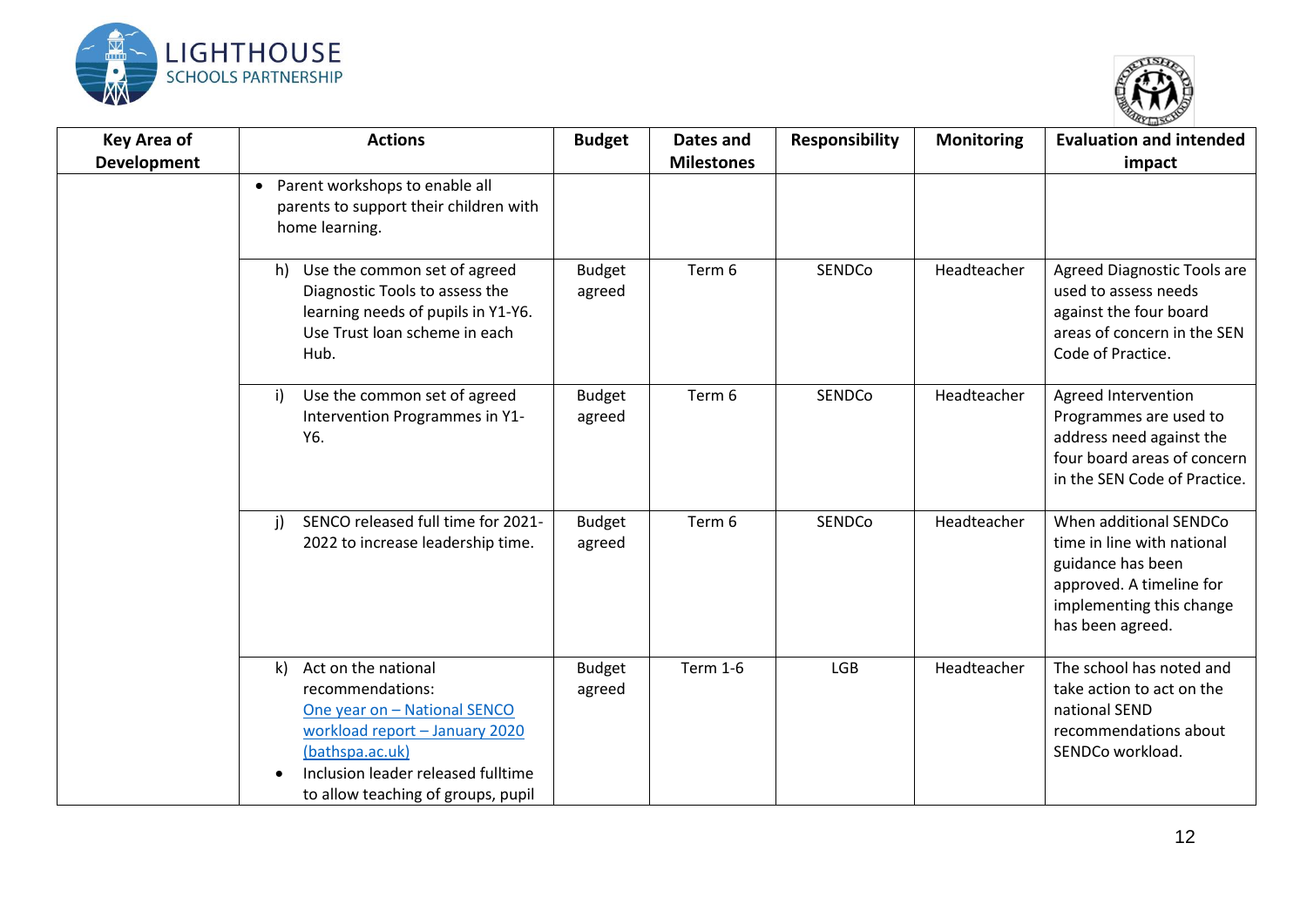



| <b>Key Area of</b><br><b>Development</b> | <b>Actions</b>                                                                                                                                                                                                                                         | <b>Budget</b> | Dates and<br><b>Milestones</b> | <b>Responsibility</b> | <b>Monitoring</b> | <b>Evaluation and intended</b><br>impact                                                                                                           |
|------------------------------------------|--------------------------------------------------------------------------------------------------------------------------------------------------------------------------------------------------------------------------------------------------------|---------------|--------------------------------|-----------------------|-------------------|----------------------------------------------------------------------------------------------------------------------------------------------------|
|                                          | observations, parents meetings<br>and workshops (See timetable).<br>Weekly check in as part of wider<br>$\bullet$<br>safeguarding and inclusion<br>overview: HT, DHT and Inclusion<br>lead-opportunity to discuss<br>concerns and support as required. |               |                                |                       |                   |                                                                                                                                                    |
|                                          | SENDCo to attend Trust lead<br>$\vert$<br>Network.                                                                                                                                                                                                     | N/A           | <b>Term 1-6</b>                | SENDCo                | Headteacher       | SENDCo has attended six<br>Network meetings in<br>2021/22.                                                                                         |
|                                          | m) SENDCo aligns school<br>documentation with LSP<br>requirements.                                                                                                                                                                                     | N/A           | <b>TBC</b>                     | SENDCo                | Headteacher       | SENDCo contributes to and<br>implements agreed whole<br>Trust model (web based)<br>using school<br>documentation that<br>matches LSP requirements. |
| 1.6<br><b>Online Learning</b>            | a) All new pupils allocated TEAMS<br>accounts on arrival.                                                                                                                                                                                              | n/a           | Sep 21                         | NF/MB                 |                   | Maintain preparation in<br>case of local lockdown with<br>same high expectations as                                                                |
|                                          | Review of school online learning<br>b)<br>offer to ensure policy on website<br>matches provision                                                                                                                                                       | n/a           | Sep 21 ongoing                 | MB                    |                   | January 2021.                                                                                                                                      |
|                                          | Remote Learning Leader is<br>c)<br>appointed and attends LSP check<br>in sessions.                                                                                                                                                                     | n/a           | Sep 21                         | MB                    |                   |                                                                                                                                                    |
|                                          | Remote learning is set on TEAMS.<br>d)                                                                                                                                                                                                                 | n/a           | Sep 21                         | MB                    |                   |                                                                                                                                                    |
|                                          | Immediate accessibility for<br>e)<br>children absent from school for                                                                                                                                                                                   | n/a           | Sep 21                         | MB                    |                   |                                                                                                                                                    |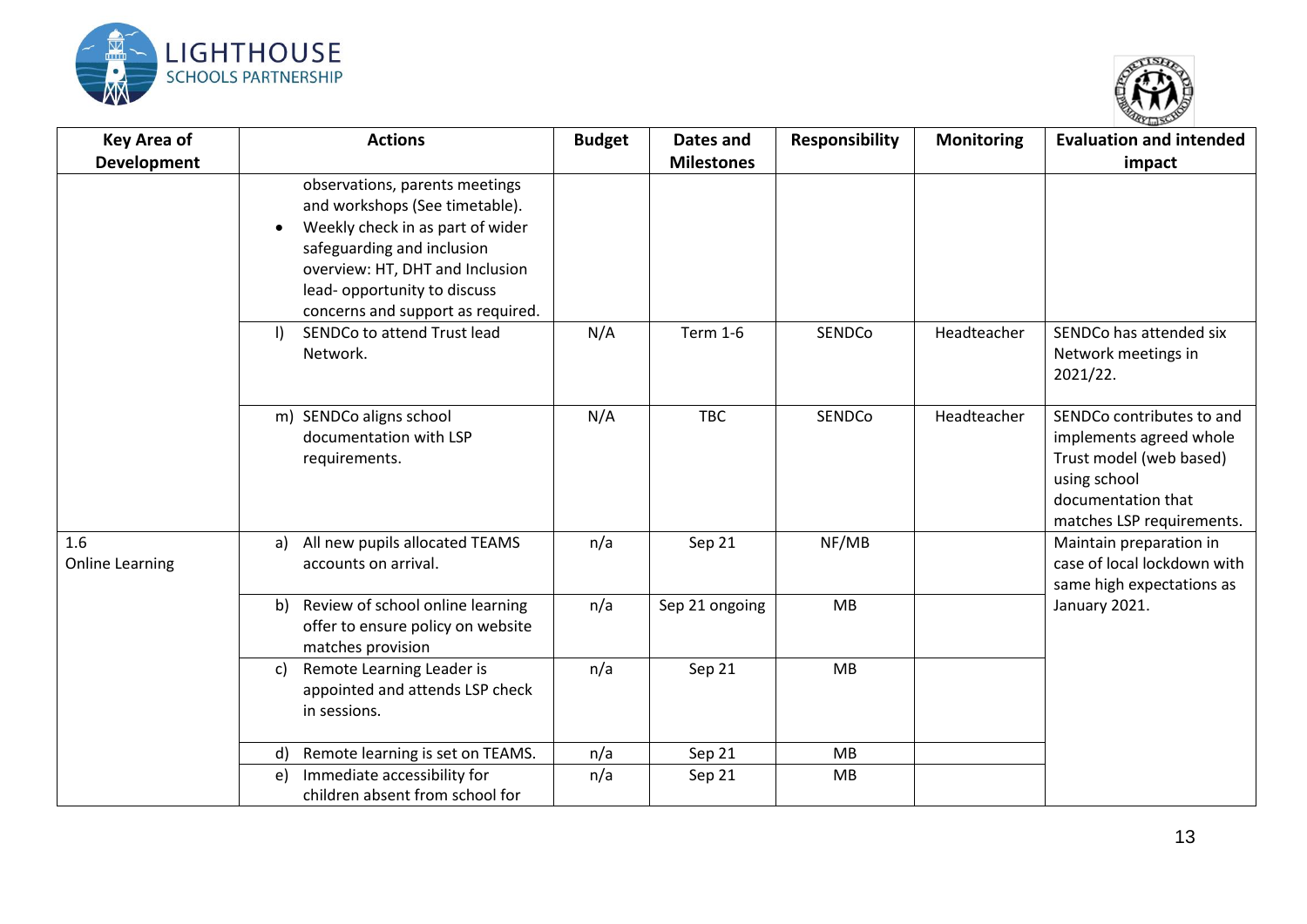



| <b>Key Area of</b><br><b>Development</b> | <b>Actions</b>                                                                                                                                                                                                                 | <b>Budget</b> | Dates and<br><b>Milestones</b>                  | <b>Responsibility</b> | <b>Monitoring</b> | <b>Evaluation and intended</b><br>impact                                                                                                                                            |
|------------------------------------------|--------------------------------------------------------------------------------------------------------------------------------------------------------------------------------------------------------------------------------|---------------|-------------------------------------------------|-----------------------|-------------------|-------------------------------------------------------------------------------------------------------------------------------------------------------------------------------------|
|                                          | COVID maintained - online tables<br>published each term. (to reduce<br>teacher workload)                                                                                                                                       |               |                                                 |                       |                   |                                                                                                                                                                                     |
|                                          | Decisions about curriculum design<br>f)<br>and opportunities for learning<br>always consider the opportunities<br>afforded by TEAMS use.                                                                                       | n/a           | Sep 21                                          | LS/MB                 |                   | The school maintains<br>momentum in using<br>technology in learning                                                                                                                 |
| 1.8<br>Time to Learn                     | Consider and review any DFE guidance on<br>Recovery<br>CH and LS to provide additional catch up<br>using directed time to support vulnerable<br>groups or individuals where school data<br>highlights a wider need. (See plan) | n/a           | Reviewed at<br>each PPM point<br>and data drop. | LS.                   |                   | Additional leadership<br>capacity supports the<br>progress of groups and<br>individuals that require<br>additional recovery support<br>to reach make at least<br>expected progress. |

## **Area for Improvement: 2. Behaviour and Standards**

| Key Area of | <b>Actions</b>                         | <b>Budget</b> | Dates and         | <b>Responsibility</b> | <b>Monitoring</b> | <b>Evaluation and intended</b> |
|-------------|----------------------------------------|---------------|-------------------|-----------------------|-------------------|--------------------------------|
| Development |                                        |               | <b>Milestones</b> |                       |                   | impact                         |
| 2.1         | Review behavior policy and processes   | 3 x staff     | Sep 21            | <b>RR</b>             |                   | All stakeholders have a clear  |
| Behaviour   | with all staff. Adapt in light of full | meetings      |                   |                       |                   | understanding of the school    |
|             | return to school.                      |               | <b>Dec 21</b>     |                       |                   | behavior policy and            |
|             | Re-establish rules and expectations    |               |                   |                       |                   | expectations including         |
|             | with staff and pupils and share with   |               |                   |                       |                   | rewards and sanctions.         |
|             | parents.                               |               |                   |                       |                   |                                |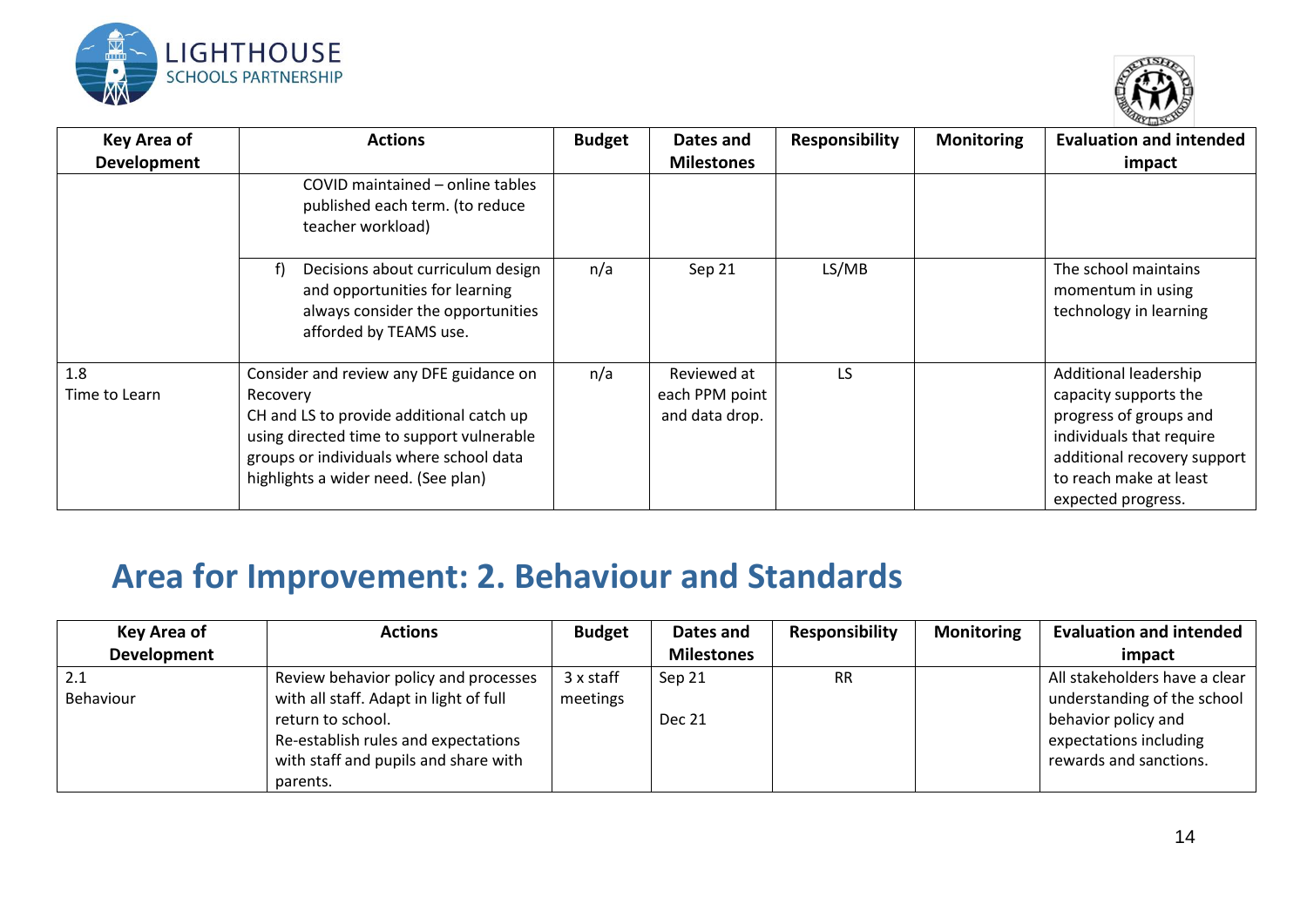



| <b>Key Area of</b><br><b>Development</b> | <b>Actions</b>                                                                                                                                                                                                                          | <b>Budget</b> | <b>Dates and</b><br><b>Milestones</b> | <b>Responsibility</b> | <b>Monitoring</b> | <b>Evaluation and intended</b><br>impact                                                                                                                                                                         |
|------------------------------------------|-----------------------------------------------------------------------------------------------------------------------------------------------------------------------------------------------------------------------------------------|---------------|---------------------------------------|-----------------------|-------------------|------------------------------------------------------------------------------------------------------------------------------------------------------------------------------------------------------------------|
|                                          | Add new pupils to class charts and<br>share with parent community.<br>Monitor trends and provide support<br>to children who are struggling.                                                                                             |               |                                       |                       |                   | Where behavior falls short<br>of PPS standards<br>consequences and support<br>are provided to improve.                                                                                                           |
| 2.2<br>Attendance                        | School to continue to monitor and<br>track attendance, offering support<br>and challenge to families and<br>individual to access the full<br>curriculum.<br>Involvement of EWO where required.                                          | n/a           | Termly                                | LS/NF                 |                   | Where pupils have below<br>95% attendance the school<br>has communicated to<br>parents.<br>Pupils at risk of PA are<br>challenged and supported<br>with all actions logged on<br>CPOMS to improve<br>attendance. |
| 2.3 Anti-Bullying                        | Values of each term are embedded in<br>assemblies.<br>• Hold Anti-Bullying Week<br>• Update policies and Charter<br>• Train ambassadors<br>• Agree timetable of child led events<br>to embed anti-bullying culture<br>• Parent Workshop | n/a           | <b>Nov 21</b><br>ongoing              | <b>RR</b>             |                   | The school has a clear anti-<br>bullying strategy that is child<br>led and ensures all children<br>feel safe in school.<br>Where bullying occurs it is<br>clearly logged with a record<br>of actions to support. |
| 2.4 Re-establish Houses                  | School house system re-established<br>and renamed with new logo and<br>mottos to improve children's sense of<br>community, belonging, competition<br>and striving for their best.                                                       | £500          | October 21                            | LS/AS                 |                   | Relationships between<br>children in different classes<br>and different year groups<br>are strong and built on<br>mutual respect.                                                                                |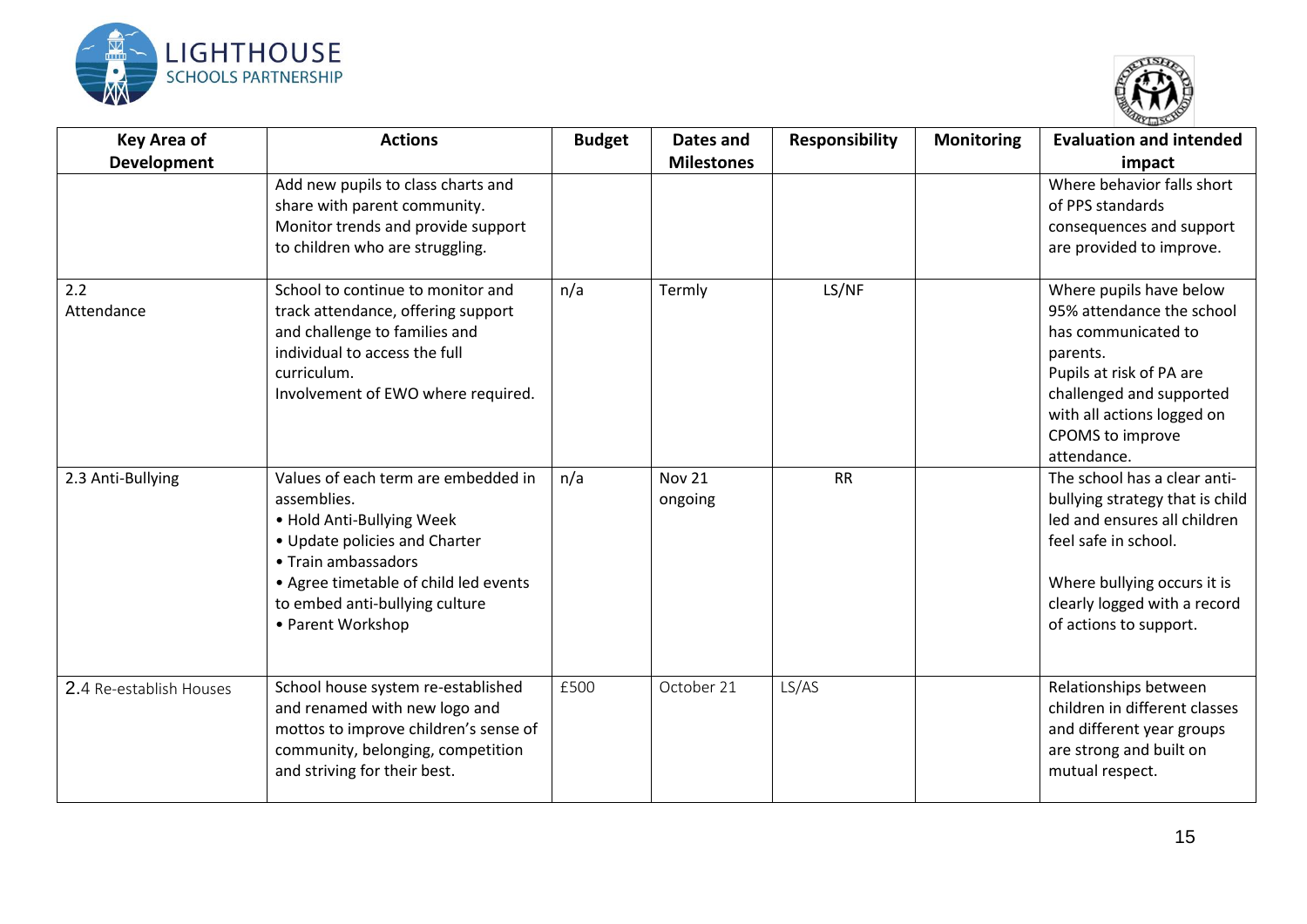



| <b>Key Area of</b> | <b>Actions</b>                                                 | <b>Budget</b> | Dates and         | <b>Responsibility</b> | <b>Monitoring</b> | <b>Evaluation and intended</b>                           |
|--------------------|----------------------------------------------------------------|---------------|-------------------|-----------------------|-------------------|----------------------------------------------------------|
| Development        |                                                                |               | <b>Milestones</b> |                       |                   | impact                                                   |
|                    | • House competitions-sports<br>day/homework challenges/science |               |                   |                       |                   | Children have opportunities<br>to work together in mixed |
|                    | challenges                                                     |               | Dec, March,       |                       |                   | age groups to develop the 2                              |
|                    | • Linked to School values and pupil                            |               | July              |                       |                   | outcomes of the school                                   |
|                    | outcomes (Global citizenship,                                  |               |                   |                       |                   | vision.                                                  |
|                    | Confident, resilient children,                                 |               |                   |                       |                   | Houses are used to dive                                  |
|                    | Lifelong learners and Aspiring                                 |               |                   |                       |                   | achievement and reinforce                                |
|                    | leaders) – science challenge day, 2 x                          |               |                   |                       |                   | the rewards systems within                               |
|                    | homework challenges                                            |               |                   |                       |                   | our behavior policy.                                     |
|                    | • Houses updated on class charts,                              |               |                   |                       |                   |                                                          |
|                    | captains to lead and share in whole-                           |               |                   |                       |                   |                                                          |
|                    | school assemblies.                                             |               |                   |                       |                   |                                                          |

### **Area for Improvement: 3. Personal Development**

| Key Area of               | <b>Actions</b>                      | <b>Budget</b>        | Dates and         | <b>Responsibility</b> | <b>Monitoring</b> | <b>Evaluation and intended</b> |
|---------------------------|-------------------------------------|----------------------|-------------------|-----------------------|-------------------|--------------------------------|
| <b>Development</b>        |                                     |                      | <b>Milestones</b> |                       |                   | impact                         |
| 3.1                       | School to arrange and deliver the   | Sports               | Agreed and        | <b>RR</b>             |                   | The school consistently        |
| Recovery/Review of former | following across the school year:   | Premium              | Reviewed          |                       |                   | promotes the extensive         |
| PD offer                  | Additional forest School activities |                      | termly            |                       |                   | personal development of        |
|                           | for all year groups.                | <b>Pupil Premium</b> |                   |                       |                   | pupils. The school goes        |
|                           | Additional PE and sports clubs for  |                      |                   |                       |                   | beyond the expected, so        |
|                           | all year groups.                    | FOS Budget           |                   |                       |                   | that pupils have access to a   |
|                           | Healthy Schools Week.               |                      |                   |                       |                   | wide, rich set of              |
|                           | E-Safety Day.                       |                      |                   |                       |                   | experiences. Opportunities     |
|                           | CIN celebrated.                     |                      |                   |                       |                   | for pupils to develop their    |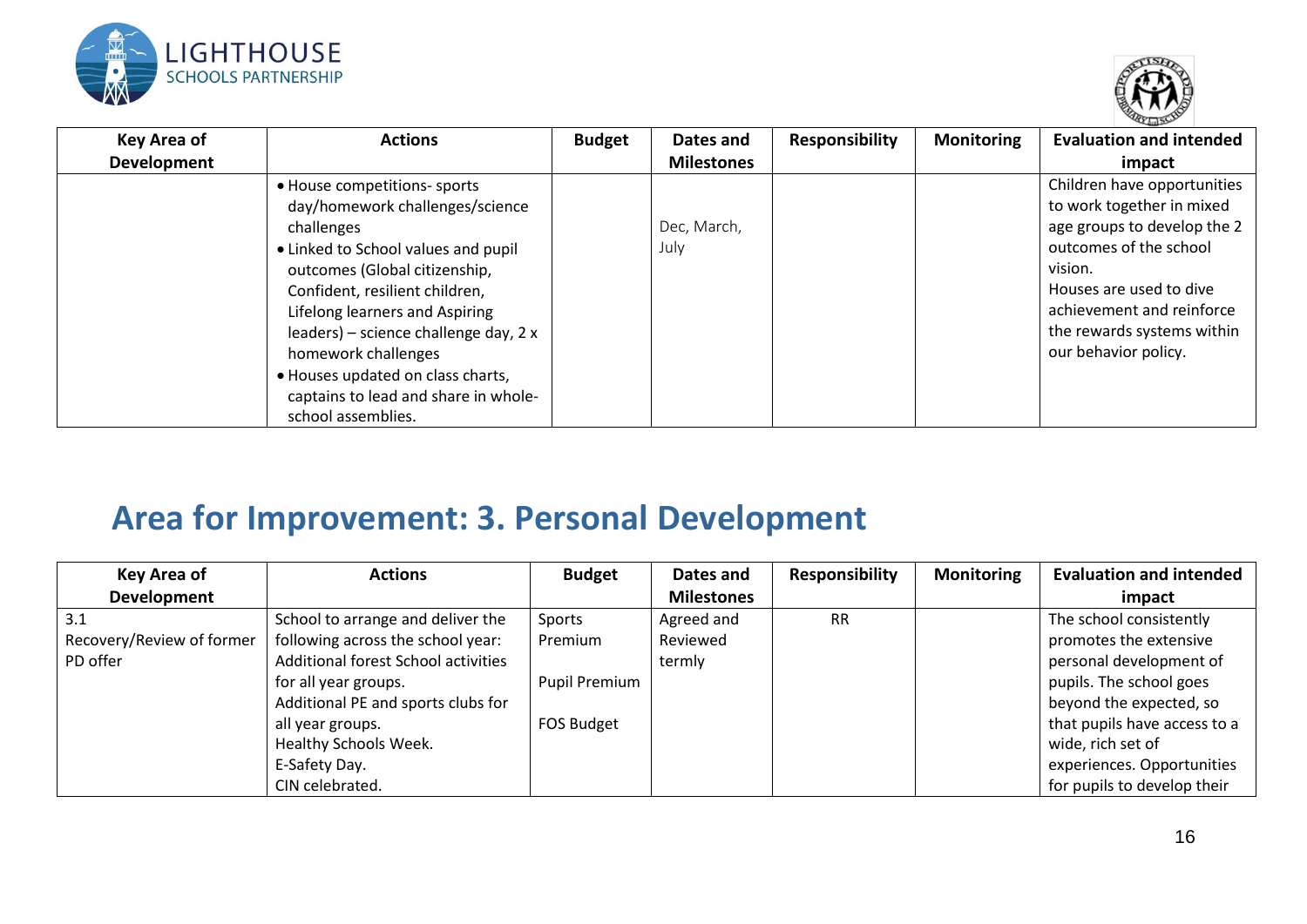



| <b>Key Area of</b>     | <b>Actions</b>                                            | <b>Budget</b>                     | Dates and                      | <b>Responsibility</b> | <b>Monitoring</b> | <b>Evaluation and intended</b>                           |
|------------------------|-----------------------------------------------------------|-----------------------------------|--------------------------------|-----------------------|-------------------|----------------------------------------------------------|
| <b>Development</b>     |                                                           |                                   | <b>Milestones</b>              |                       |                   | impact                                                   |
|                        | Children's mental health week                             |                                   |                                |                       |                   | talents and interests are of                             |
|                        | activities.                                               |                                   |                                |                       |                   | exceptional quality.                                     |
|                        | Weekly Mile.                                              |                                   |                                |                       |                   |                                                          |
|                        | 401 challenge                                             |                                   |                                |                       |                   | There is strong take-up by                               |
|                        | Curriculum celebration days to be                         |                                   |                                |                       |                   | pupils of the opportunities                              |
|                        | agreed.                                                   |                                   |                                |                       |                   | provided by the school. The                              |
|                        | Year 6 team building day.                                 |                                   |                                |                       |                   | most disadvantaged pupils                                |
|                        | Year 4/5 Barton Camp.                                     |                                   |                                |                       |                   | consistently benefit from                                |
|                        | Year 6 to Morfa Bay.                                      |                                   |                                |                       |                   | this excellent work.                                     |
|                        |                                                           |                                   |                                |                       |                   |                                                          |
| 3.2 Cultural Diversity | Opportunities to develop a deeper                         |                                   | Agreed and                     | LS/SBS                |                   | Children develop a wider                                 |
|                        | cultural understanding are                                | PP support for                    | planned                        |                       |                   | cultural understanding                                   |
| Diversity/Equalities   | embedded within the curriculum                            | families with                     | termly                         |                       |                   | through enrichment                                       |
| objectives             | including assemblies, school trips                        | trips                             |                                |                       |                   | activities, trips and visitors                           |
|                        | and visitors a range of trips to                          |                                   |                                |                       |                   | as well as the assemblies                                |
|                        | religious and cultural places of                          |                                   |                                |                       |                   | programme that reflects the                              |
|                        | interest and worship.                                     |                                   |                                |                       |                   | diversity of the world                                   |
|                        | Language of the term established.                         |                                   |                                |                       |                   | around us and our own                                    |
| 3.3                    | All children across the school are                        | n/a                               | Add to                         | LS                    |                   | community.                                               |
| Involvement in wider   |                                                           |                                   |                                |                       |                   | The school is actively                                   |
|                        | involved in a wide range of                               | Time to plan                      | calendar and                   |                       |                   | engaged in the local                                     |
| community              | activities throughout the year<br>which involve the wider | as required in<br>staff meetings. | staff meeting<br>Oct, Jan, May |                       |                   | community, promoting the<br>visibility and reputation of |
|                        | community and give them a sense                           |                                   | for the terms                  |                       |                   | the school and providing                                 |
|                        | of community where they live                              |                                   | ahead.                         |                       |                   | opportunities for children to                            |
|                        | Ben Smith 401 USA challenge<br>$\bullet$                  |                                   |                                |                       |                   | develop the 4 pupil                                      |
|                        | • Carnival                                                |                                   |                                |                       |                   | attributes of the school                                 |
|                        | • Lantern parade/Victorian fair                           |                                   |                                |                       |                   | vision.                                                  |
|                        | • Portishead Winter Wanderland                            |                                   |                                |                       |                   |                                                          |
|                        |                                                           |                                   |                                |                       |                   |                                                          |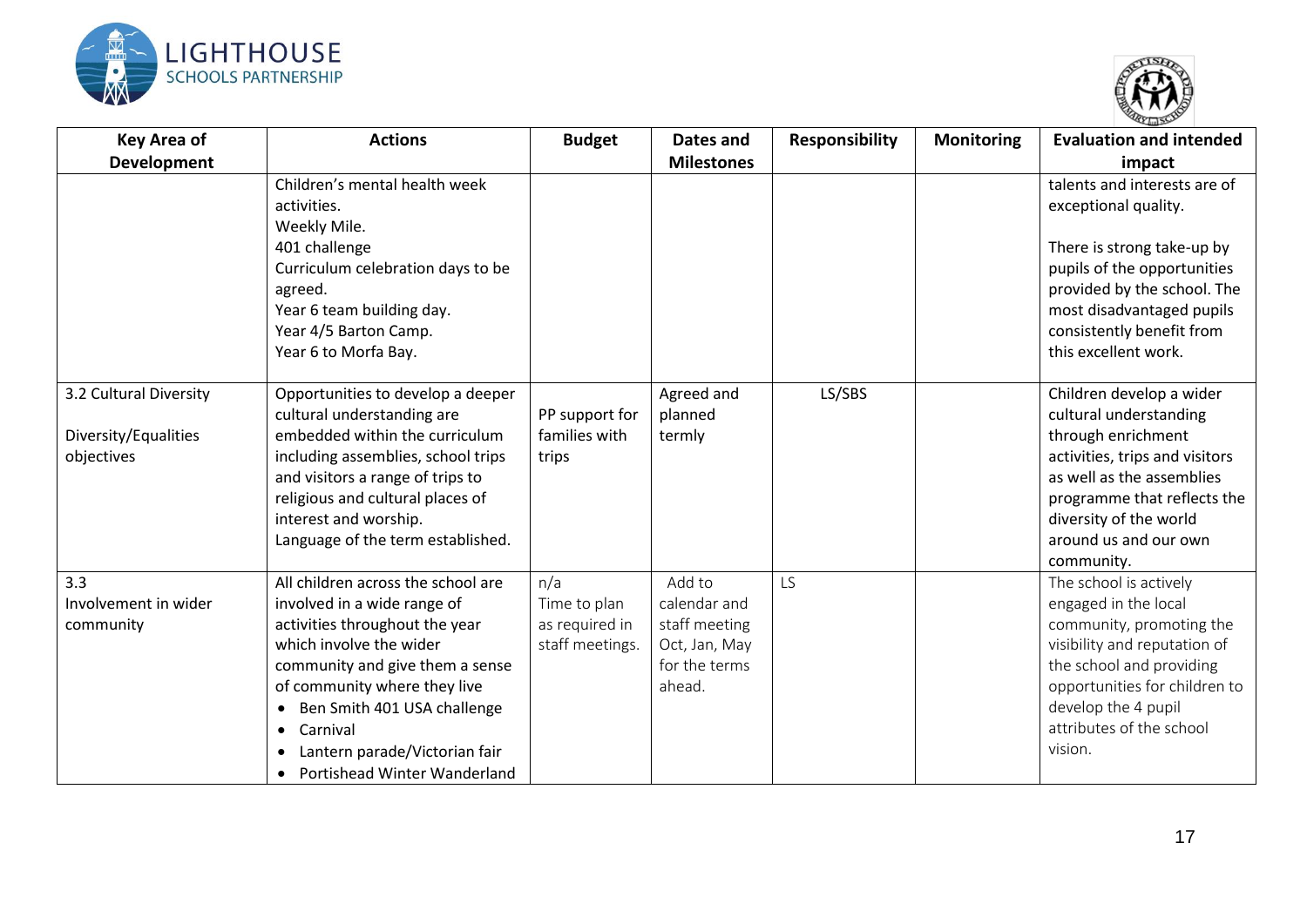



| <b>Key Area of</b>          | <b>Actions</b>                                                                                                                                                                                                                                                                                                                                                                                                                                                                                      | <b>Budget</b>                                                                                                                      | Dates and                                      | Responsibility | <b>Monitoring</b> | <b>Evaluation and intended</b>                                                                                                                                                                                                                                                                                                                            |
|-----------------------------|-----------------------------------------------------------------------------------------------------------------------------------------------------------------------------------------------------------------------------------------------------------------------------------------------------------------------------------------------------------------------------------------------------------------------------------------------------------------------------------------------------|------------------------------------------------------------------------------------------------------------------------------------|------------------------------------------------|----------------|-------------------|-----------------------------------------------------------------------------------------------------------------------------------------------------------------------------------------------------------------------------------------------------------------------------------------------------------------------------------------------------------|
| <b>Development</b>          |                                                                                                                                                                                                                                                                                                                                                                                                                                                                                                     |                                                                                                                                    | <b>Milestones</b>                              |                |                   | impact                                                                                                                                                                                                                                                                                                                                                    |
|                             | • Writing to community<br>members (care homes)<br>Food bank collection<br>$\bullet$<br>• Christmas gifts for<br>disadvantaged local families<br>• Swimathon<br>• Sports competitions<br>• Links with LSP/Gordano<br>Marathon run<br>Be more Ben<br>$\bullet$<br>Summer library challenge<br>$\bullet$<br>• HSBC money matters                                                                                                                                                                       |                                                                                                                                    |                                                |                |                   |                                                                                                                                                                                                                                                                                                                                                           |
| 3.4<br><b>Mental Health</b> | Mental health and wellbeing<br>opportunities are embedded in the<br>life of the school.<br>World Mental Health Day<br>٠<br>Mental Health Week<br>NSPCC assemblies for 5 and<br>6<br>5 ways to Wellbeing<br>$\bullet$<br>Forest schools' activities for<br>all classes (See timetable)<br>Support and links to advice are<br>shared with parents in newsletters<br>and on the school website.<br>Best practice is shared from the NS<br>- Mental Health network to<br>continue to develop our offer. | Regular<br>updates in<br>staff meetings<br>as required to<br>plan and<br>cascade<br>information<br>based on<br>network<br>meetings | October<br>Feb<br>Sep and<br>updated<br>termly | <b>RR</b>      |                   | Opportunities to support<br>mental health are<br>embedded in the curriculum<br>for all pupils.<br>The school actively<br>promotes and awareness of<br>positive mental health<br>strategies.<br>Staff, parents and carers<br>know how to access support<br>for children who require<br>additional in school support<br>or signposting to<br>professionals. |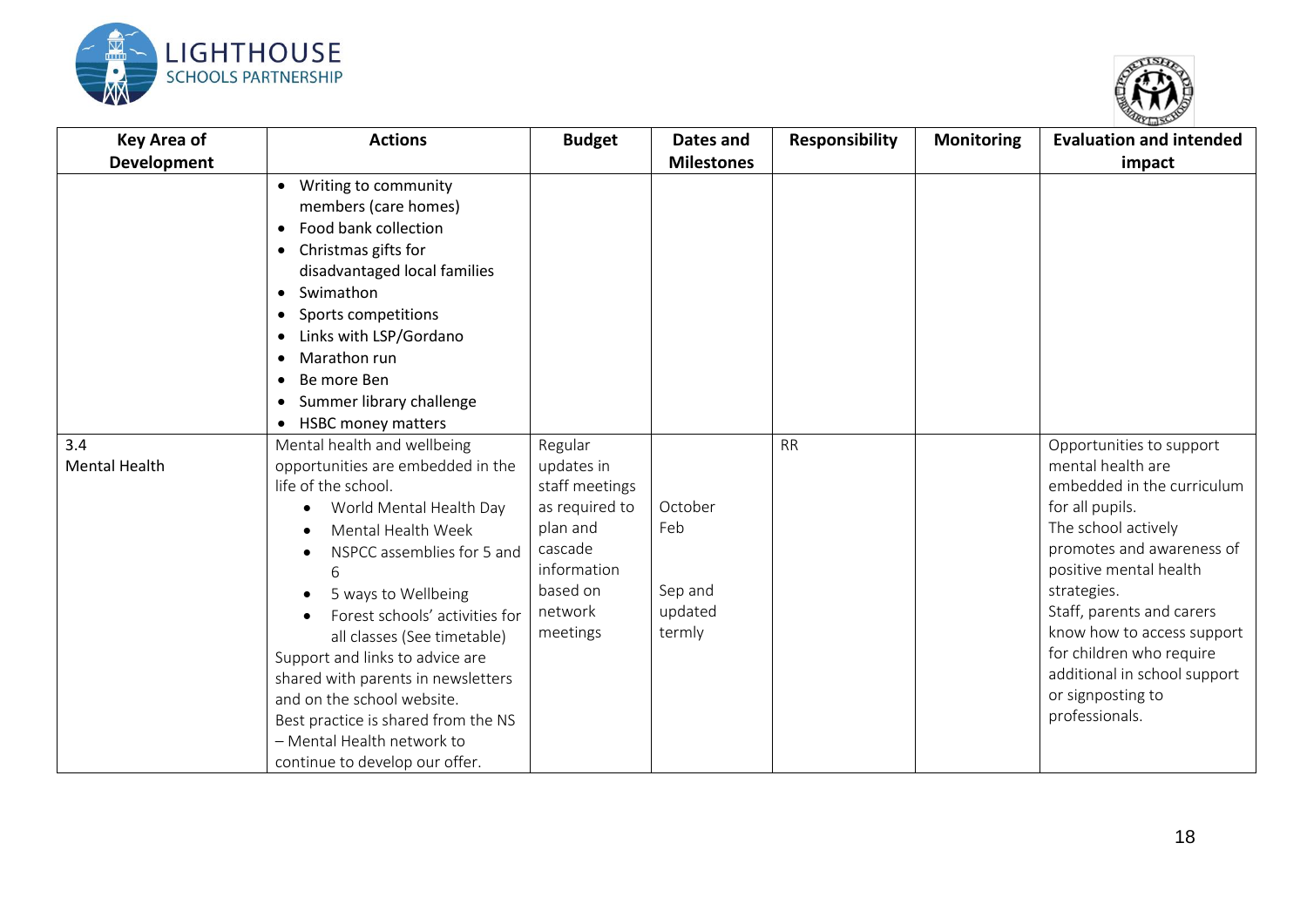



| Key Area of                                       | <b>Actions</b>                                                                                    | <b>Budget</b>                              | Dates and         | <b>Responsibility</b> | <b>Monitoring</b> | <b>Evaluation and intended</b>                                                                                                          |
|---------------------------------------------------|---------------------------------------------------------------------------------------------------|--------------------------------------------|-------------------|-----------------------|-------------------|-----------------------------------------------------------------------------------------------------------------------------------------|
| Development                                       |                                                                                                   |                                            | <b>Milestones</b> |                       |                   | impact                                                                                                                                  |
| -3.5<br>Relationships Health and<br>Sex Education | School is meeting the new<br>requirements for RHS Education<br>(funding available for self-audit) | $1$ x staff<br>meeting and<br>release time | March             | DS                    |                   | School audit shows that<br>provision for RHS is strong<br>and progressive. Action plan<br>to address areas for<br>development in place. |

### **Area for Improvement: 4 Leadership and Management**

| <b>Key Area of</b>         |    | <b>Actions</b>                  | <b>Budget</b>     | Dates and         | <b>Responsibility</b> | <b>Monitoring</b> | <b>Evaluation and intended</b> |
|----------------------------|----|---------------------------------|-------------------|-------------------|-----------------------|-------------------|--------------------------------|
| Development                |    |                                 |                   | <b>Milestones</b> |                       |                   | impact                         |
| 4.1                        | a) | Professional development        |                   | Sep               | <b>RR</b>             |                   | Leaders ensure that teachers   |
|                            |    | activities are selected         |                   |                   |                       |                   | receive focused and highly     |
| Leadership of Teaching and |    | through LSP Professional        |                   |                   |                       |                   | effective professional         |
| Learning                   |    | Development centre              |                   |                   |                       |                   | development. Teachers'         |
|                            | b) | School Leaders attend master    |                   |                   | <b>RR</b>             |                   | subject, pedagogical and       |
|                            |    | classes instructional coaching  |                   |                   |                       |                   | pedagogical content            |
|                            |    | and develop plan for            |                   |                   |                       |                   | knowledge consistently build   |
|                            |    | implementation in school in     |                   |                   |                       |                   | and develop over time. This    |
|                            |    | 22/23.                          |                   |                   |                       |                   | consistently translates into   |
|                            | C) | Staff meetings are carefully    |                   | Sep, Dec,         | <b>RR</b>             |                   | improvements in the            |
|                            |    | sequenced to ensure             |                   | May               |                       |                   | teaching of the curriculum.    |
|                            |    | professional knowledge          |                   |                   |                       |                   | The school has accurate self-  |
|                            |    | builds over time.               |                   |                   |                       |                   | evaluation across the          |
|                            | d) | Middle leaders lead the         | <b>HLTA</b> cover | See staff         | <b>LS</b>             |                   | curriculum which informs       |
|                            |    | professional development of     | and supply        | meeting           |                       |                   | staff development and next     |
|                            |    | staff in their subject area and | as required       | overview for      |                       |                   | steps.                         |
|                            |    | provide quality feedback on     |                   | self-evaluation   |                       |                   |                                |
|                            |    | next steps for development      |                   | activities        |                       |                   |                                |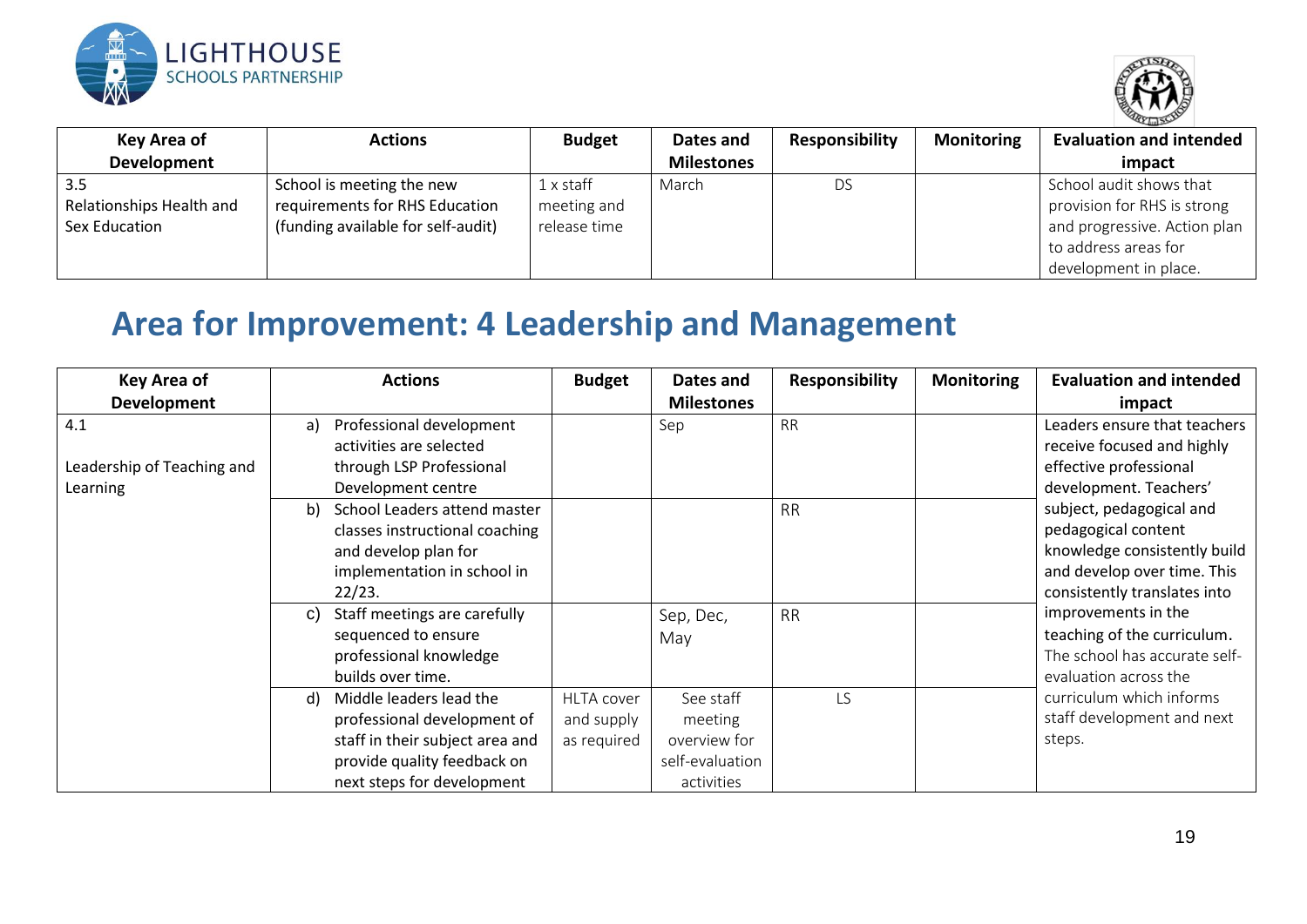



| <b>Key Area of</b> | <b>Actions</b>                 | <b>Budget</b>    | Dates and<br><b>Milestones</b> | <b>Responsibility</b> | <b>Monitoring</b> | <b>Evaluation and intended</b> |
|--------------------|--------------------------------|------------------|--------------------------------|-----------------------|-------------------|--------------------------------|
| <b>Development</b> | following monitoring           |                  |                                |                       |                   | impact                         |
|                    | activities.                    |                  | LSP standards                  |                       |                   |                                |
|                    | Focus on Maths, Science,       |                  | visit days.                    |                       |                   |                                |
|                    | Assessment, Early Reading,     |                  |                                |                       |                   |                                |
|                    | History and Geography as       |                  |                                |                       |                   |                                |
|                    | priority to be coached by LS.  |                  |                                |                       |                   |                                |
| 4.2                | Complete annual<br>a)          | 2 hours          | Term 1                         | RR/LS/CH              |                   | Safeguarding practice is       |
|                    | safeguarding audit in          | Inset day        |                                |                       |                   | exemplary.                     |
| Safeguarding       | term 1.                        |                  |                                |                       |                   | All staff have attended        |
|                    | b)<br>Weekly safeguarding      | 1 X staff        |                                |                       |                   | statutory training and are     |
|                    | team check in's doe DSL        | meeting          |                                |                       |                   | well informed of local and     |
|                    | team, attended termly by       |                  |                                |                       |                   | national safeguarding          |
|                    | Safeguarding governor,         | Updates as       |                                |                       |                   | priorities and topics through  |
|                    | including review of SCR.       | required in      |                                |                       |                   | updates from DSLs.             |
|                    | LSP safeguarding update<br>C)  | staff            |                                |                       |                   |                                |
|                    | for LGB                        | meetings         |                                |                       |                   |                                |
|                    | Update of CPOMs with<br>d)     | across year      |                                |                       |                   |                                |
|                    | new users, review              | and info         |                                |                       |                   |                                |
|                    | categories, transfers and      | sharing          |                                |                       |                   |                                |
|                    | reminder to staff of           | with staff       |                                |                       |                   |                                |
|                    | expectations.                  |                  |                                |                       |                   |                                |
|                    | Safeguarding training in<br>e) | $1 \times$ staff | Term 1                         | <b>RR</b>             |                   |                                |
|                    | place for Term 1 covering      | meeting          |                                |                       |                   |                                |
|                    | school year and statutory      |                  |                                |                       |                   |                                |
|                    | requirements within            |                  |                                |                       |                   |                                |
|                    | KCSIE, added to with           |                  |                                |                       |                   |                                |
|                    | contextual needs training      |                  |                                |                       |                   |                                |
|                    | from NSSB.                     |                  |                                |                       |                   |                                |
|                    |                                | £70              |                                |                       |                   |                                |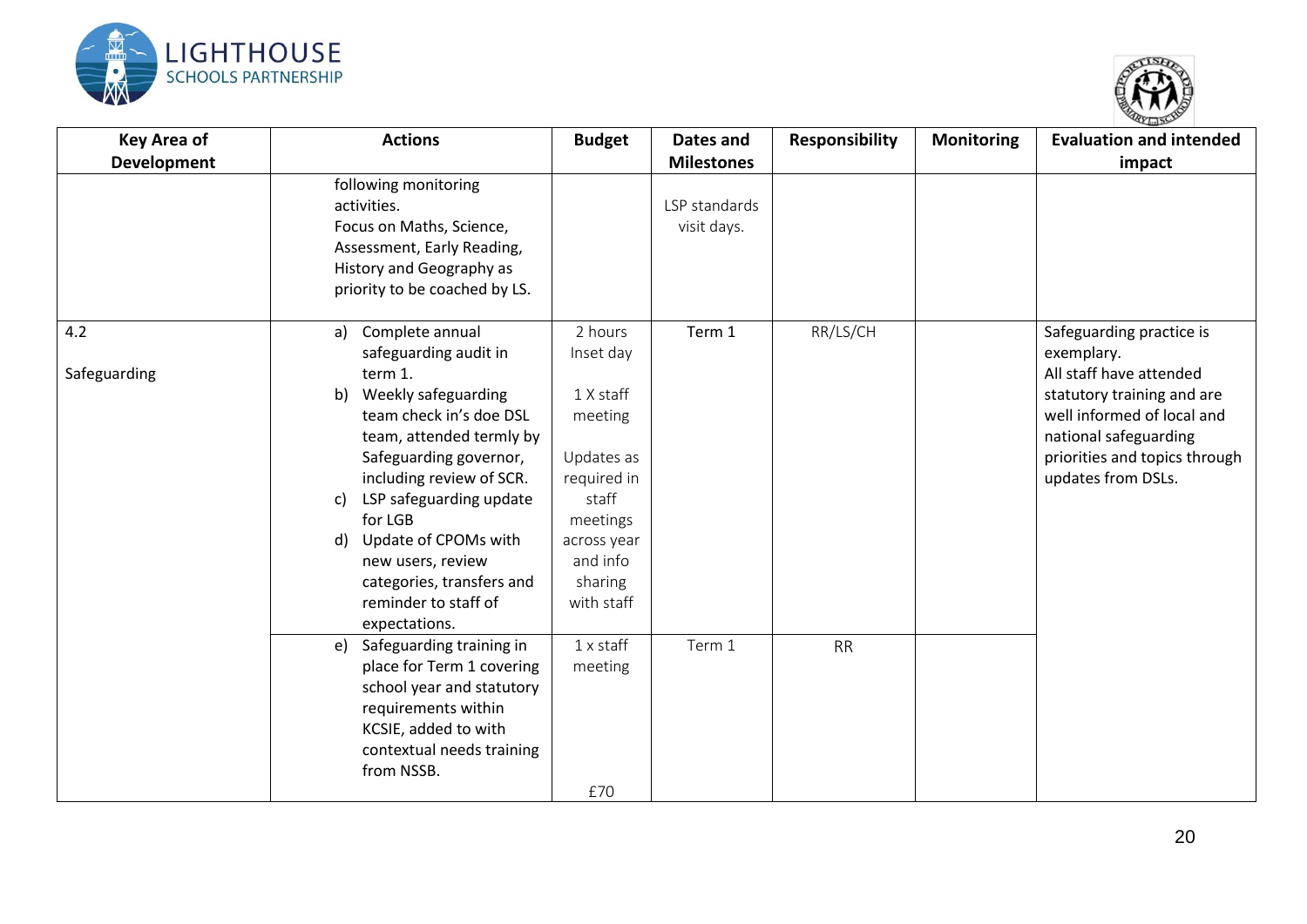



| <b>Key Area of</b><br><b>Development</b>                  | <b>Actions</b>                                                                                                                                                                                                                                                                                                                                                                                          | <b>Budget</b>            | <b>Dates and</b><br><b>Milestones</b> | <b>Responsibility</b> | <b>Monitoring</b> | <b>Evaluation and intended</b><br>impact                                                                                                                                                                                                                                             |
|-----------------------------------------------------------|---------------------------------------------------------------------------------------------------------------------------------------------------------------------------------------------------------------------------------------------------------------------------------------------------------------------------------------------------------------------------------------------------------|--------------------------|---------------------------------------|-----------------------|-------------------|--------------------------------------------------------------------------------------------------------------------------------------------------------------------------------------------------------------------------------------------------------------------------------------|
|                                                           | f)<br>Safer recruitment training<br>update for RR and DS.<br><b>Review Induction Policy</b><br>g)<br>and processes                                                                                                                                                                                                                                                                                      |                          |                                       |                       |                   |                                                                                                                                                                                                                                                                                      |
| 4.3<br><b>Health and Safety</b>                           | Regular review of COVID-19<br>a)<br>RA and shared with all<br>stakeholders.<br>Covid contingency plan as<br>b)<br>required.<br>Update staff handbook so<br>c)<br>that all staff are clear about<br>shared responsibility for HS,<br>reporting and actions on<br>accidents.<br>Agree dates for HS committee<br>d)<br>meetings<br>Update on staff first aid<br>e)<br>training as required and book<br>in. | 0.5 INSET<br>day<br>£500 | Sep Ongoing                           | RR/DS                 |                   | All arrangements in school<br>are regularly reviewed to<br>ensure COVID-19 safe<br>practice.<br>School has appropriate<br>number of first aid trained<br>staff at the required level.<br>All staff contribute to culture<br>of health and safety that<br>protects all stakeholders.  |
| 4.4<br>Staff well-being/Workload/<br>Career opportunities | Teaching staff are still<br>a)<br>encouraged to work from<br>home during their PPA and<br>for any online training to<br>enable them to manage their<br>own workload where<br>appropriate<br>b) SLT being more proactive at<br>stepping in to<br>challenge/support people if                                                                                                                             |                          | Sep Ongoing                           | <b>SLT</b>            |                   | Leaders ensure that highly<br>effective and meaningful<br>engagement takes place<br>with staff at all levels and<br>that issues are identified.<br>When issues are identified,<br>in particular about workload,<br>they are consistently dealt<br>with appropriately and<br>quickly. |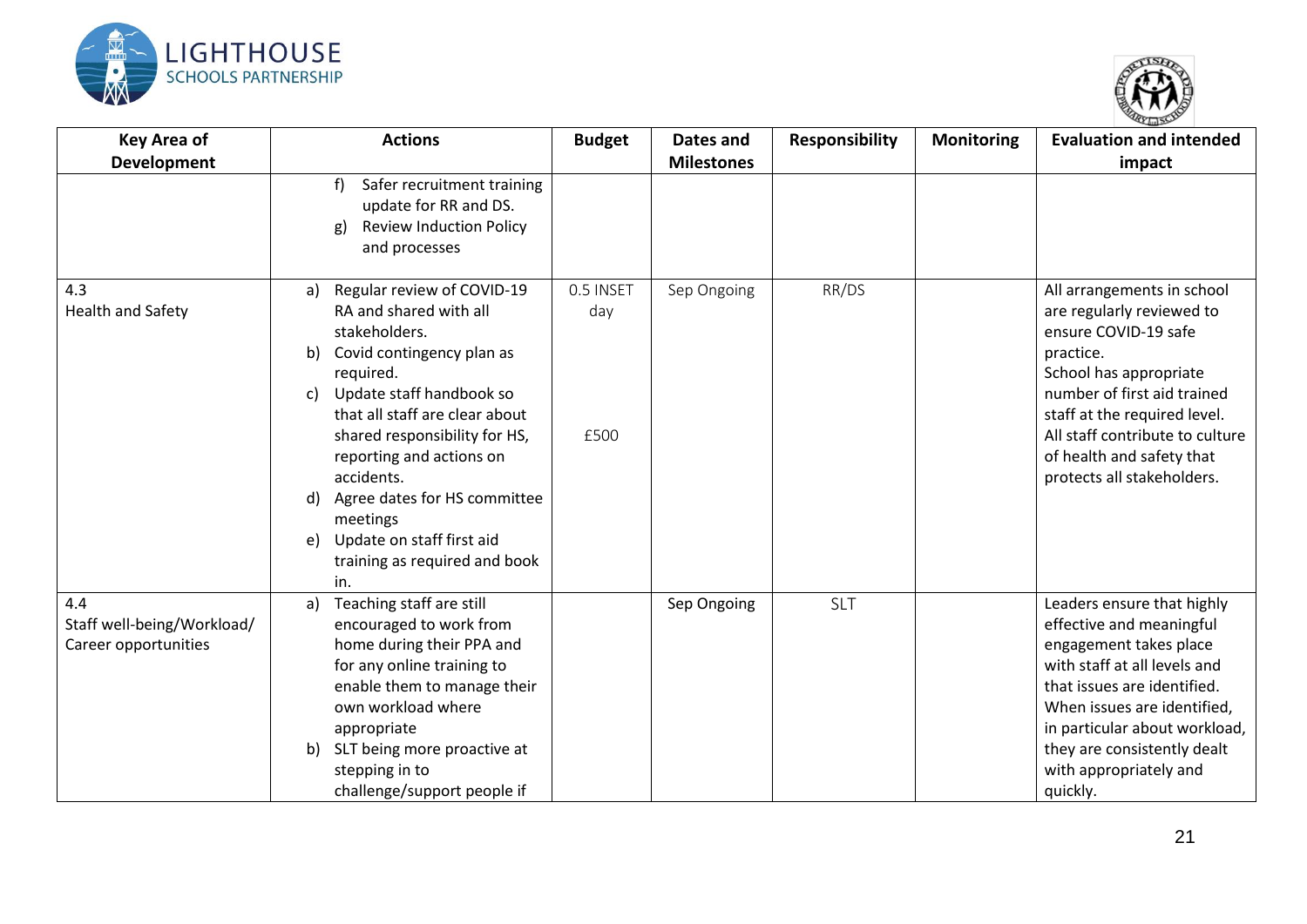



| <b>Key Area of</b> | <b>Actions</b>                                                                                                                                                                                                                                                                                                | <b>Budget</b> | Dates and         | <b>Responsibility</b> | <b>Monitoring</b> | <b>Evaluation and intended</b>                                                                                               |
|--------------------|---------------------------------------------------------------------------------------------------------------------------------------------------------------------------------------------------------------------------------------------------------------------------------------------------------------|---------------|-------------------|-----------------------|-------------------|------------------------------------------------------------------------------------------------------------------------------|
| <b>Development</b> |                                                                                                                                                                                                                                                                                                               |               | <b>Milestones</b> |                       |                   | impact                                                                                                                       |
|                    | we believe their workload is<br>becoming unrealistic.<br>All strategic changes are<br>C)<br>made with staff wellbeing<br>and workload at the forefront<br>of our minds- we consult<br>widely with staff and allow<br>time for changes to be                                                                   |               |                   |                       |                   | Staff consistently report high<br>levels of support for well-<br>being issues.                                               |
|                    | embedded before moving on.<br>Reduction in expectation<br>d)<br>around written marking (Staff<br>meetings planned T1/2)                                                                                                                                                                                       |               |                   |                       |                   |                                                                                                                              |
|                    | Reduction in amount of data<br>e)<br>to be collected/recorded<br>about pupil assessments. This<br>has been reduced to 2x per<br>year. Where we can, we will<br>ask support staff to complete<br>gaps analysis tasks so that<br>teachers can spend more<br>time analysing the data<br>rather than entering it. |               |                   |                       |                   |                                                                                                                              |
|                    | Staff are encouraged to<br>participate in the LSP<br>Opportunities register.                                                                                                                                                                                                                                  |               |                   |                       |                   |                                                                                                                              |
| 4.5<br>Governance  | Governors are provided with<br>a)<br>high quality information to be<br>able to evaluate the<br>effectiveness of provision<br>through SIA reports, the use                                                                                                                                                     | n/a           | Sep and<br>Termly | RR/HD (C of G)        |                   | Those responsible for<br>governance understand their<br>role and carry this out<br>effectively.<br>Governors/trustees ensure |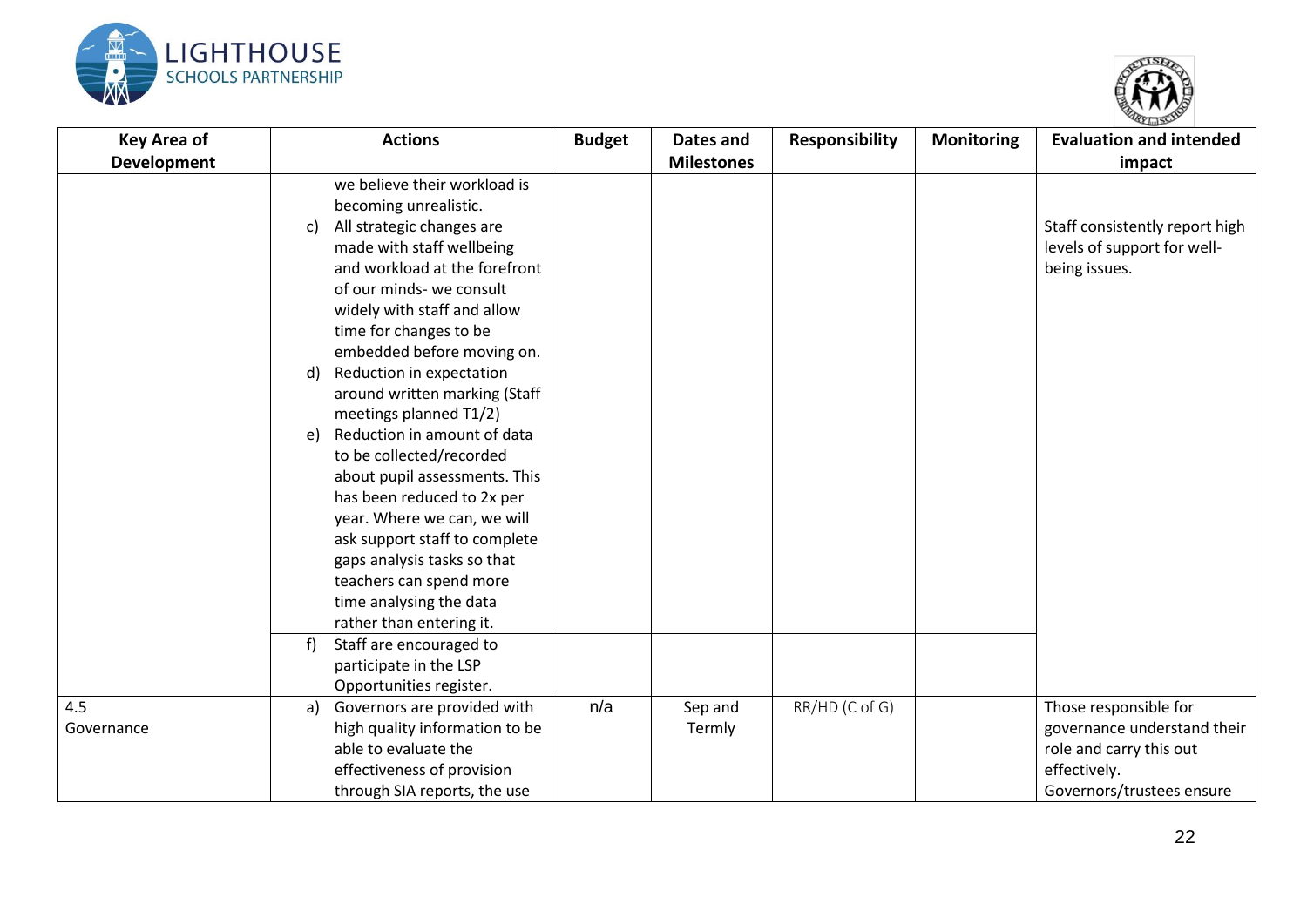



| <b>Key Area of</b><br>Development | <b>Actions</b>                                                                                                                                  | <b>Budget</b>                                 | Dates and<br><b>Milestones</b> | <b>Responsibility</b> | <b>Monitoring</b> | <b>Evaluation and intended</b><br>impact                                                                                                             |
|-----------------------------------|-------------------------------------------------------------------------------------------------------------------------------------------------|-----------------------------------------------|--------------------------------|-----------------------|-------------------|------------------------------------------------------------------------------------------------------------------------------------------------------|
|                                   | of the LSP questions for<br>analysis of data drops and<br>regular visits for monitoring.<br>Succession planning is secure.<br>b)                |                                               | Sep                            | HD/RR                 |                   | that the school has a clear<br>vision and strategy, that<br>resources are managed well<br>and that leaders are held to<br>account for the quality of |
|                                   | Governor vacancies filled<br>through advertising - skills<br>match to identified gaps in<br>our skills audit.                                   |                                               |                                |                       |                   | education.                                                                                                                                           |
|                                   | New named roles mentored<br>C)<br>and attend LSP training.                                                                                      |                                               | Sep onwards                    | <b>HD</b>             |                   |                                                                                                                                                      |
|                                   | School to add actions from<br>d)<br>CEO/Chair of Trustees review<br>and self-audit - reviewed<br>with LG to plan priorities at<br>away morning. | Time off in<br>lieu for<br>staff<br>governors | Feb?                           |                       |                   |                                                                                                                                                      |

### **Areas for Improvement 5 Early Years**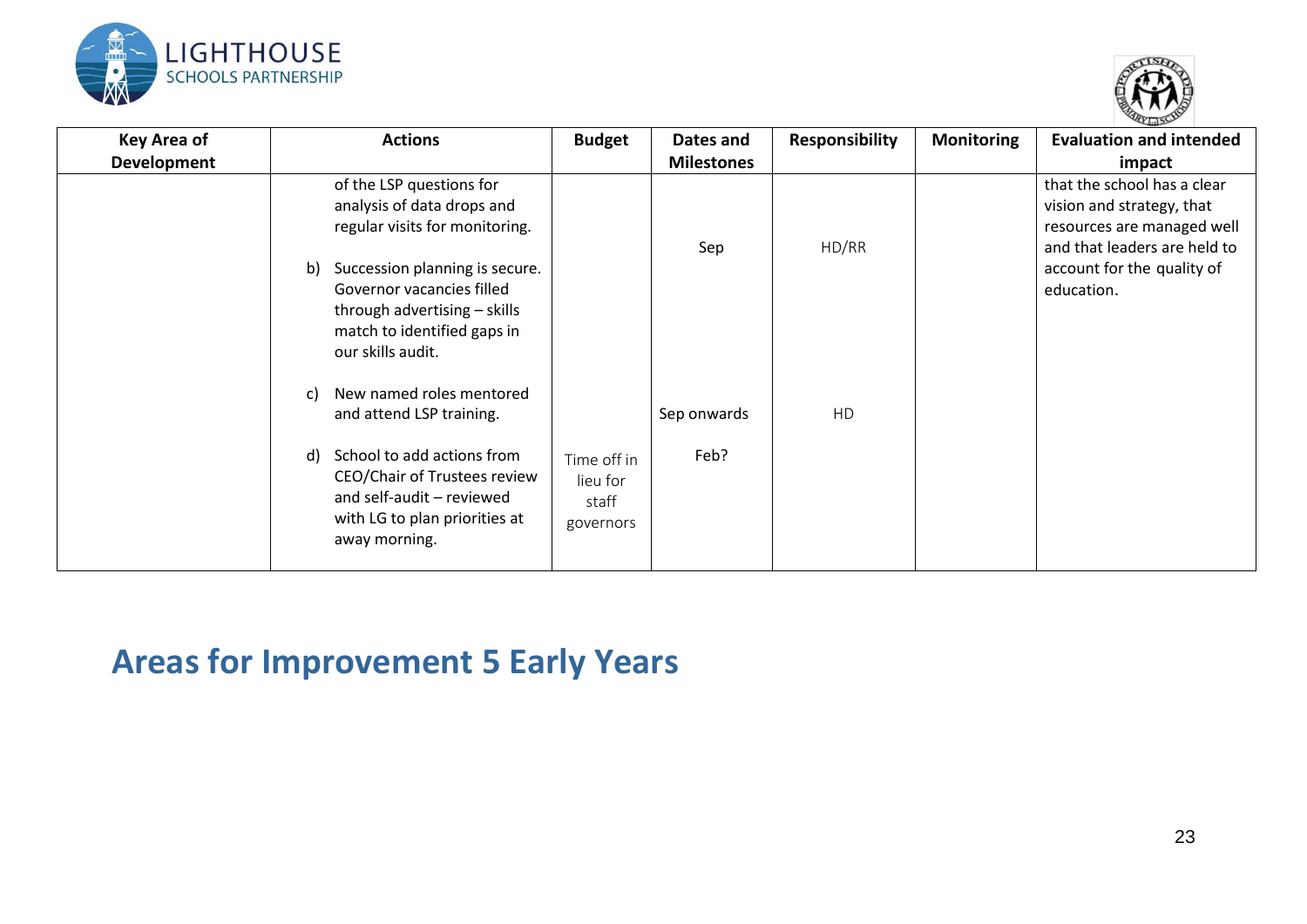



| <b>Key Area of</b>                                                            | <b>Actions</b>                                                                                                                                                                                                                                                                    | <b>Budget</b> | Dates and                            | <b>Responsibility</b>                   | <b>Monitoring</b> | <b>Evaluation and intended</b>                                                                                                                                                                                                                          |
|-------------------------------------------------------------------------------|-----------------------------------------------------------------------------------------------------------------------------------------------------------------------------------------------------------------------------------------------------------------------------------|---------------|--------------------------------------|-----------------------------------------|-------------------|---------------------------------------------------------------------------------------------------------------------------------------------------------------------------------------------------------------------------------------------------------|
| Development                                                                   |                                                                                                                                                                                                                                                                                   |               | <b>Milestones</b>                    |                                         |                   | impact                                                                                                                                                                                                                                                  |
| 5.1 Early communication<br>Communication and<br>Language                      | Following staff training on<br>a)<br>early communication<br>(provided by English hub and<br>network) school identifies the<br>main changes in their<br>classrooms that they need to<br>make in practice to ensure the<br>very best provision for all<br>pupils and especially any |               | Term 3 when<br>training<br>available | <b>SBS</b>                              |                   | All staff know and<br>understand the implications<br>of developing high quality<br>communication across the<br>setting, with particular<br>reference to disadvantage<br>pupils in their class and<br>make deliberate decisions<br>to improve provision. |
|                                                                               | disadvantaged pupils.<br>Whole-school phonics training<br>b)<br>School implements any<br>C)<br>further actions from Early<br>Reading and Phonics Audit<br>which will be arranged in term<br>1.                                                                                    | £700          | 3rd Sep<br>Sep                       | <b>SR</b>                               |                   | The provision for early<br>reading and phonics is<br>exemplary and ensures the<br>very best start for all pupils.                                                                                                                                       |
|                                                                               | Consideration of other<br>d)<br>resources e.g.:<br>• NELI: evaluate if resources will<br>enhance provision at the school and<br>proceed as required.<br>• Can Talk                                                                                                                |               |                                      |                                         |                   |                                                                                                                                                                                                                                                         |
| 5.2 Tackling excessive<br>workload<br>5.2.1 Shared progression in<br>planning | Skills based progression<br>a)<br>documents developed in LSP<br>support the review of the<br>school's EYFS curriculum so<br>that the school's curriculum is<br>clearly sequenced culminating<br>in the ELGs enabling all                                                          |               |                                      | <b>EYS lead working</b><br>with network |                   | Teachers use the<br>progression in learning<br>documents to help inform<br>formative assessment and<br>plan subsequent teaching.                                                                                                                        |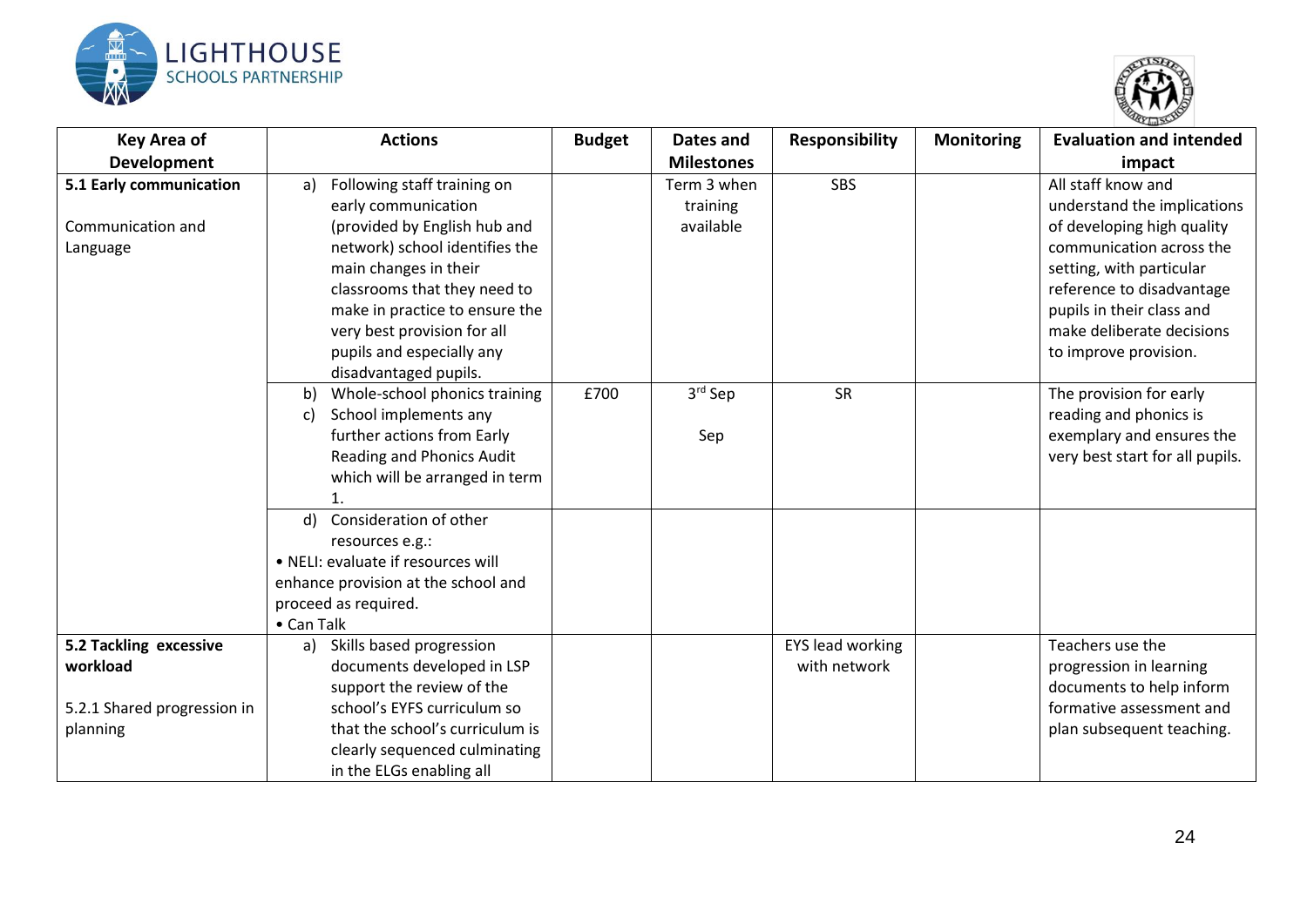



| <b>Key Area of</b><br><b>Development</b> | <b>Actions</b>                                                                                                                                 | <b>Budget</b>                                  | Dates and<br><b>Milestones</b> | <b>Responsibility</b> | <b>Monitoring</b> | <b>Evaluation and intended</b><br>impact                                                                                                                                                                                                             |
|------------------------------------------|------------------------------------------------------------------------------------------------------------------------------------------------|------------------------------------------------|--------------------------------|-----------------------|-------------------|------------------------------------------------------------------------------------------------------------------------------------------------------------------------------------------------------------------------------------------------------|
|                                          | children to access the year<br>one curriculum.<br>This information is available<br>to staff and parents                                        |                                                |                                |                       |                   |                                                                                                                                                                                                                                                      |
|                                          | The school works with the<br>b)<br>new Boolean Hub programme<br>for YR-Y2 to support the very<br>best maths teaching in<br>Reception classes   | £540                                           |                                | <b>RR</b>             |                   | The teaching of early maths<br>is exemplary and provides a<br>very strong basis for<br>mastery in Year 1                                                                                                                                             |
|                                          | A full curriculum is taught and<br>C)<br>progression is secure.<br>Appropriate and rapid<br>intervention given where<br>needed to ensure this. |                                                |                                | <b>SBS</b>            |                   | High quality interventions<br>are in place which build on<br>quality first teaching. These<br>are led by the most<br>appropriate person. Pre<br>and post teaching<br>considered before specific<br>interventions that are not<br>linked to classroom |
| 5.2.2 Accurate use of<br>assessment      | Undertake baseline<br>a)<br>assessment in the first three<br>weeks of term. This is<br>completed by teachers.                                  | n/a                                            | Oct 21                         | SBS                   |                   | Baseline is completed in a<br>timely manner.                                                                                                                                                                                                         |
|                                          | Formative assessment is<br>b)<br>closely linked to the LSP<br>progression documents                                                            | Leadership<br>time<br>Peers obs<br>as required | Termly<br>learning Walks       | SBS                   |                   | Assessment should be<br>useful (informative)<br>Identifying the composites<br>and components will help<br>inform useful assessment.                                                                                                                  |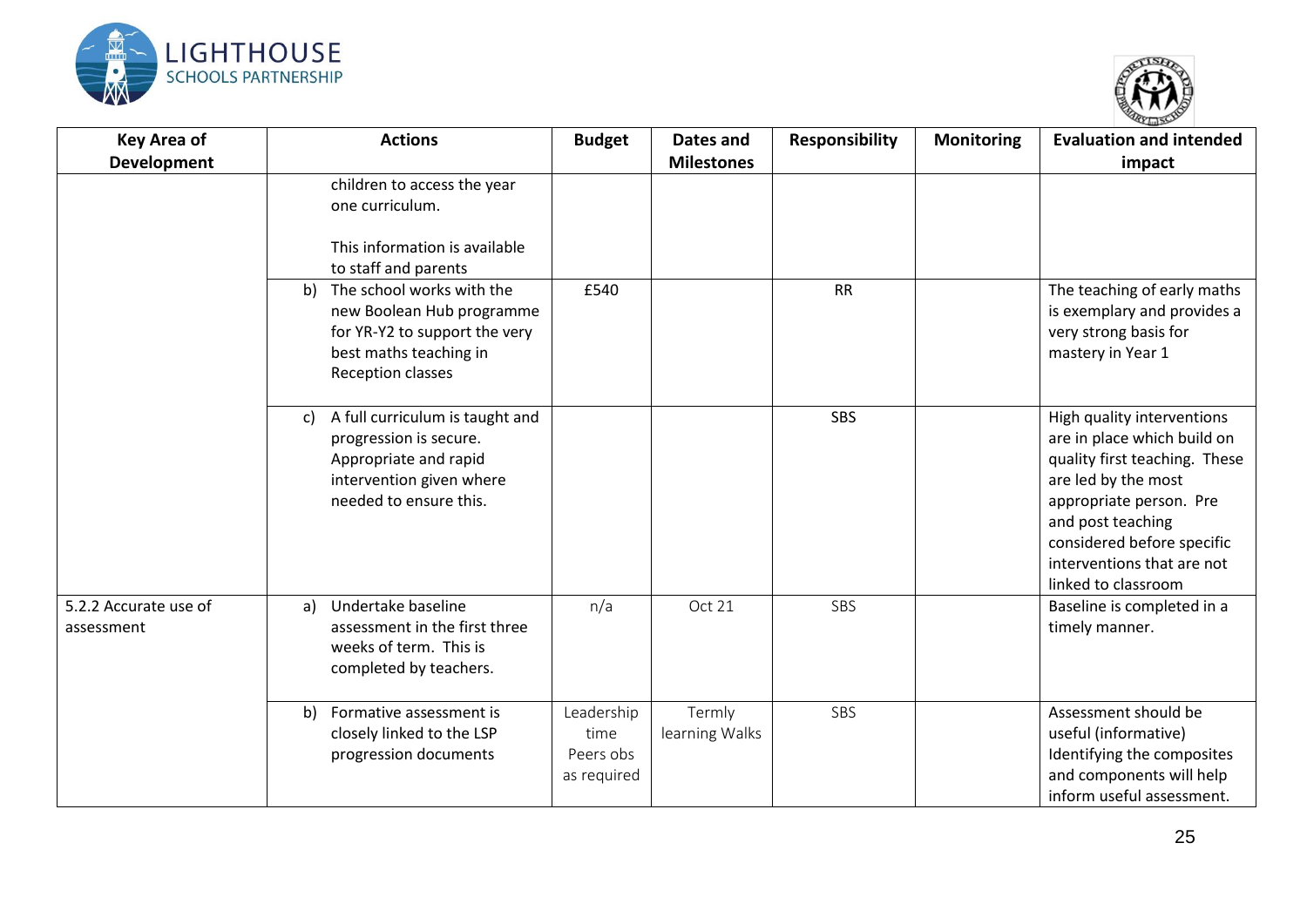



| <b>Key Area of</b>                                                                             | <b>Actions</b>                                                                                                                                                                                                                                                                                                        | <b>Budget</b> | Dates and         | <b>Responsibility</b> | <b>Monitoring</b> | <b>Evaluation and intended</b>                                                                                                                                                              |
|------------------------------------------------------------------------------------------------|-----------------------------------------------------------------------------------------------------------------------------------------------------------------------------------------------------------------------------------------------------------------------------------------------------------------------|---------------|-------------------|-----------------------|-------------------|---------------------------------------------------------------------------------------------------------------------------------------------------------------------------------------------|
| <b>Development</b>                                                                             |                                                                                                                                                                                                                                                                                                                       |               | <b>Milestones</b> |                       |                   | impact                                                                                                                                                                                      |
|                                                                                                | Assessment is as time efficient<br>as possible and does not<br>detract from powerful<br>interactions with children.<br>Observations are limited to<br>key indicators of success. For<br>example when a child has<br>grappled with learning and<br>can now demonstrate secure<br>understanding of their next<br>steps. |               |                   |                       |                   | Effective assessment can<br>reduce the likelihood of a<br>child falling behind.<br>Workload is improved and<br>more focus on direct<br>teaching and intervention<br>rather than observation |
| 5.3 Promoting equal life<br>chances.<br>(Supporting the lowest<br>20%)<br>Keep up not catch up | Formative assessment is used<br>a)<br>to personalize the curriculum<br>for the lowest 20% in<br>response to their needs.                                                                                                                                                                                              |               |                   |                       |                   | The EYFS provides the<br>foundation for learning<br>which leads seamlessly into<br>year one.                                                                                                |
| teaching agenda                                                                                | Diagnostic assessment is used<br>b)<br>to identify key gaps and leads<br>to the implementation of<br>systematic catch up sessions,<br>for example in phonics.                                                                                                                                                         |               | Termly PPMs       | SBS/LS                |                   | The curriculum is used as a<br>progression model.<br>Disadvantaged gap is<br>narrowed before it has<br>chance to grow.                                                                      |
|                                                                                                | Practitioners are engaged in<br>c)<br>playing, conversation and<br>learning to the greatest<br>possible extent, including how<br>to effectively scaffold<br>learning: scaffold up not<br>differentiate down.                                                                                                          |               |                   | SBS                   |                   |                                                                                                                                                                                             |